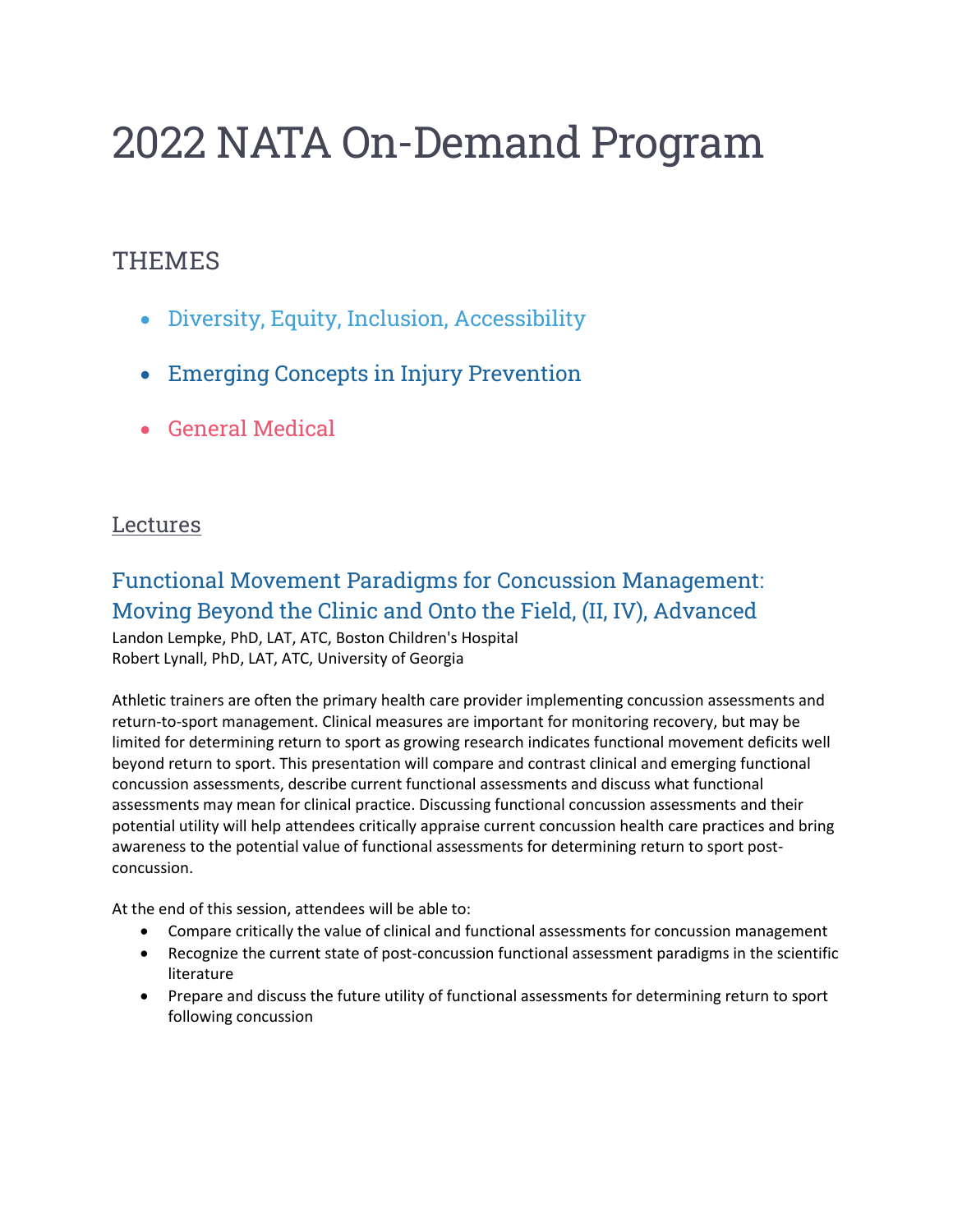# Injury Prevention Coordination: The Relationship between Athletic Trainers and Strength and Conditioning Coaches, (I), Advanced

Eric McMahon, MEd, CSCS\*D, RSCC\*D, National Strength and Conditioning Association

This session will provide athletic trainers with insight into the benefits of integrating strength and conditioning specialists into their practice. In order for such coordination of care to be effective, collegial relationships between AT and S&C must be developed. Opportunities for shared work between athletic trainers and strength and conditioning coaches include pre-season screening, injury prevention initiatives, returning injured athletes to participation and helping athletes reach peak performance. Integration of the two fields can be impactful for providing high-quality patient-centered care.

At the end of this session, attendees will be able to:

- Describe ways in which the athletic trainer and strength and conditioning coach can cooperate to prevent injury
- Develop plans for the coordination of initiatives to meet the goals of a variety of settings and situations
- Understand the impact of collegial relationships between AT and S&C on patient care

# Treating Sick Muscles After ACL Injury: Translating the Science Into the Clinic, (IV), Advanced

Lindsey Lepley, ATC, University of Michigan

Atrophy that occurs after anterior cruciate ligament (ACL) injury continues despite being actively engaged in exercise. Recognizing the multitude of factors and cascade of events that are present and negatively influencing the regulation of muscle mass after ACL injury will likely enable clinicians to design more effective interventions. This session will present the mechanisms by which muscle mass is lost after ACL injury and evidence in support of alternative exercise interventions to optimize muscle recovery after injury.

At the end of this session, attendees will be able to:

- Develop an rehabilitation protocol that directly targets insufficiencies in neural activity and muscle morphology after ACL injury
- Summarize how mechanically engaging muscle is beneficial to targeting adaptations in muscle size and composition
- Understand the time course of muscle dysfunction after injury so that the timing of the intervention is the most effective

Surgical Intervention: Lumbar Spine Discectomy, (II, IV), Advanced Robert Watkins, IV, MD, Marina Spine Center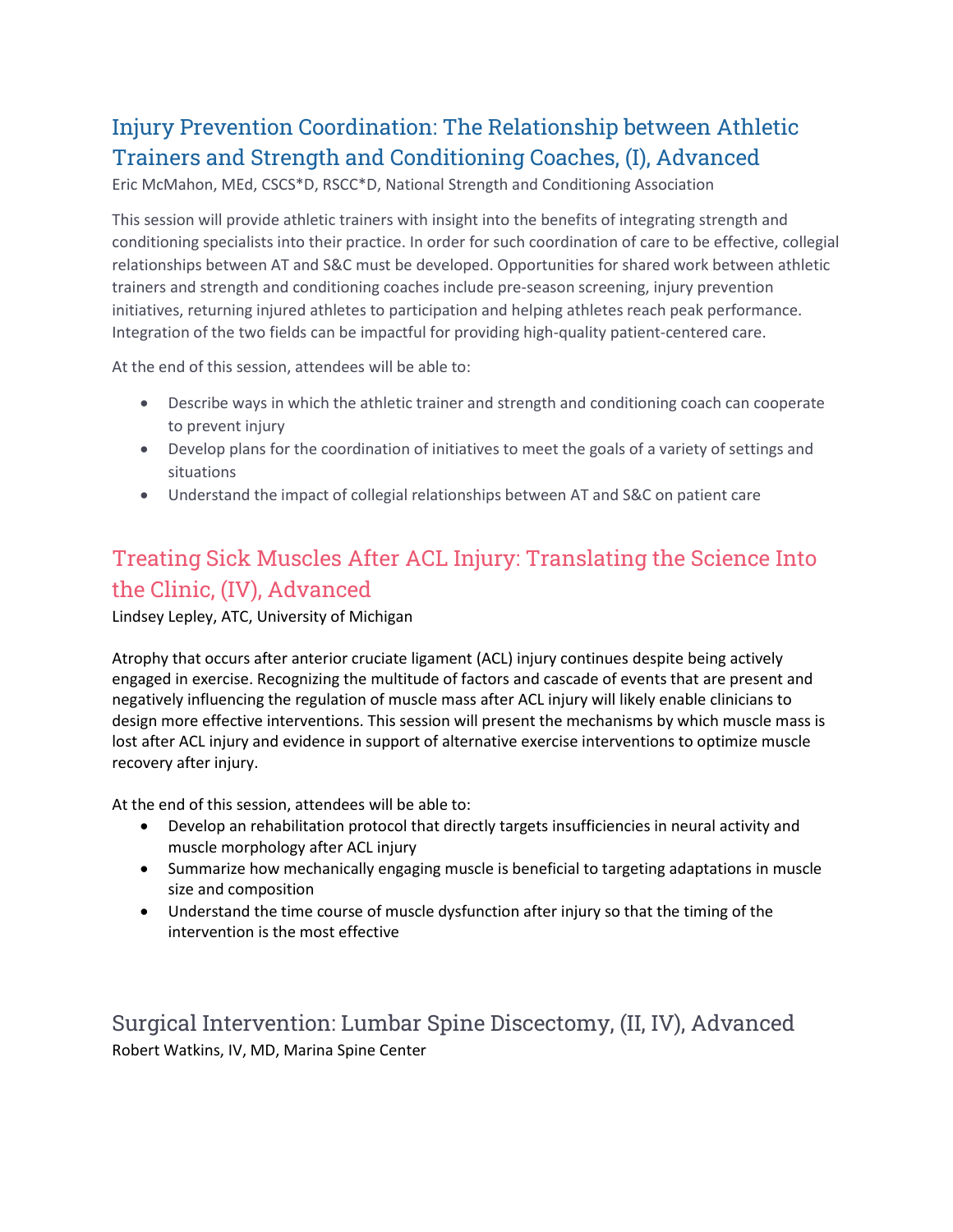The most commonly performed procedure for treatment of radiating pain caused by disc herniation is a discectomy. Discectomies are found to have very high rates of success. This presentation will include live video of a discectomy procedure narrated by the surgeon who performed the intervention. The technique for appropriate evaluation of lumbar spine injury including sensory and motor deficits will be described. Both surgical and non-surgical treatment options will be discussed and compared. A variety of patient cases will be presented with a range of symptoms and severity. Determination of surgical need, surgical recovery timelines and risk of reoccurrence will also be addressed.

#### At the end of this session, attendees will be able to:

- Describe the anatomy of the spine and discs.
- Recognize and diagnose injuries related to the spine and discs.
- Differentiate the surgical options and employment of surgical procedures for disc injuries.

# Pathology and Diagnosis of Cyclic Vomiting Syndrome and Cannabis Hyperemesis Syndrome in NFL Players, (I, II), Advanced

Julie Frymyer, DPT, MS, ATC, NFL Enterprise

Cyclic Vomiting Syndrome (CVS) and Cannabis Hyperemesis Syndrome (CHS) are characterized by debilitating episodes of extreme nausea, vomiting, and abdominal pain lasting hours to days followed by symptom free intervals. Additionally, CHS is also characterized by the chronic use of cannabis. Pathology includes a disturbed regulation between the gut and brain, migraine headaches, abdominal migraines, and mitchodondriopathy. Identifying the syndrome, maintenance medicine to decrease frequency, and finding abortive medicine to stop an episode are paramount. Currently there is no research about athletes with CVS or CHS or guidelines for returning athletes to sport after an episode.

#### At the end of this session, attendees will be able to:

- Describe the 5 Diagnostic Criteria for cyclic vomiting syndrome and cannabis hyperemesis syndrome.
- Describe the 4 phases of cyclic vomiting syndrome and cannabis hypermesis syndrome
- Identify and list trigger mechanisms for cyclic vomiting syndrome
- Summarize the treatment goals and describe treatment/medication options for each of the 4 phases in CVS and CHS.

#### What's in Your Medicine Cabinet? Topicals Versus Orals, (I), Essential

Robert Nickell, PharmD, Pharmco Inc. Ashley Anderson, RPh, MBA, Banner Health Keaton Higgins, ATC, CEImpact Athena Cannon, PharmD, Indian Health Board Medical Clinic

The session will focus on providing attendees with an update on common pharmaceutical agents, modes of delivery and side effects. Attendees will hear about gabapentin, ketorolac, ketamine, ketoprofen,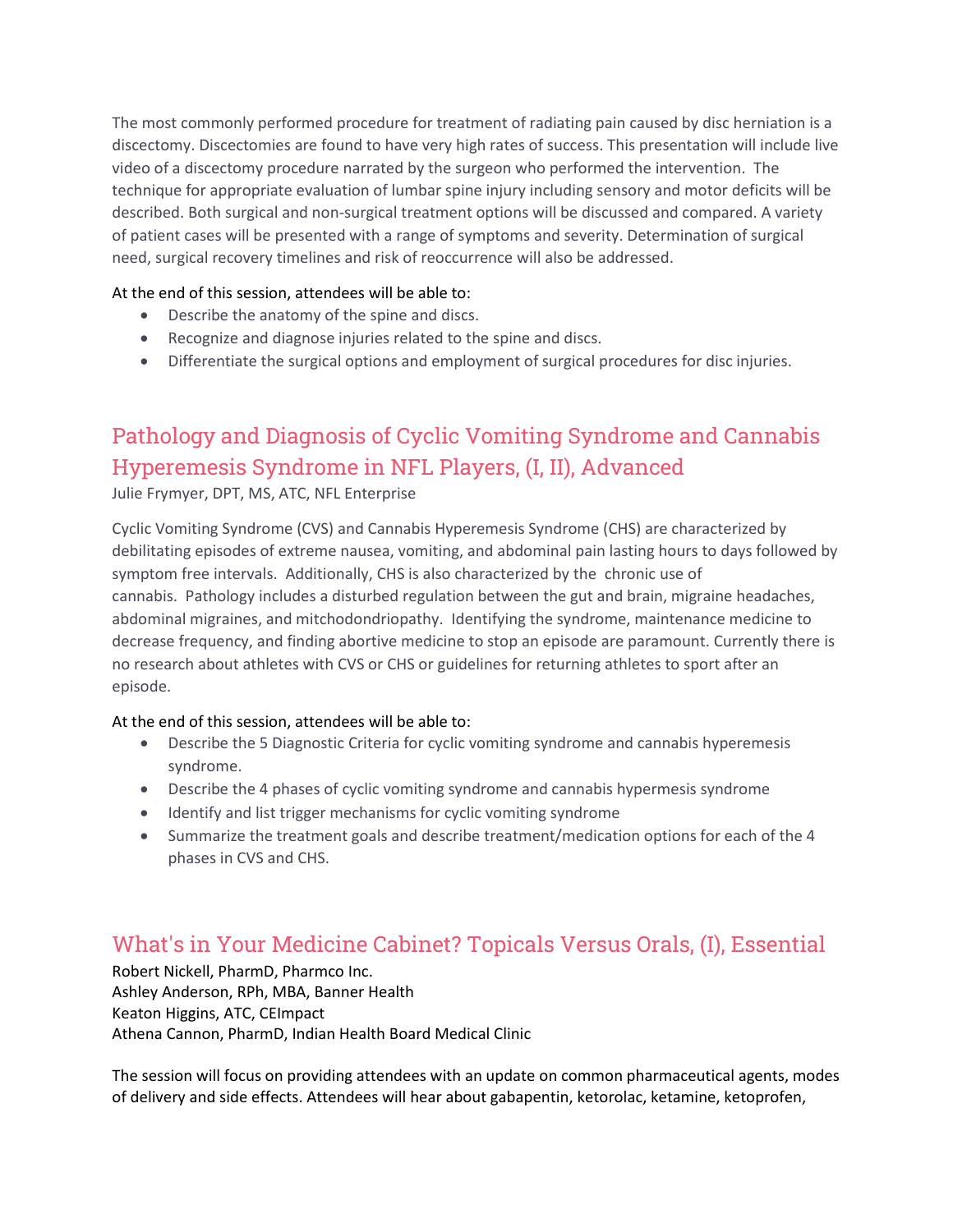naproxen, diclofenac, lidocaine, methyl salicylate and capsaicin. Discussion will include differences between drugs, when to use or recommend each and why one dosage form is preferred in certain circumstances. Attendees will also compare compounded medication to commercial medications, learn which drugs absorb through the skin and which don't as well as review systemic versus localized actions.

At the end of this session, attendees will be able to:

- Comprehend the differences in therapeutic value between topicals and oral medications
- Summarize the impact of common pharmaceutical agents on athletic patients
- Understand differences between NSAIDS, anesthetics, irritants and pain products
- Identify common side effects that relate specifically to athletes

# Providing Athletic Training Services to Paralympic Athletes, (I, V), Advanced

Brian Farr, MA, ATC, CSCS, University of Texas at Austin Jenna Street, MS, ATC, U.S. Olympic and Paralympic Committee Sports Medicine

The awareness of adaptive sport worldwide has increased due, in part, to more than 1,000 hours of coverage of the 2021 Paralympic Games. With this increased awareness and inclusion of athletes with diverse abilities, there are greater opportunities to participate in adaptive sports in high schools, college, recreation leagues and beyond. Although there are many similarities treating the able-bodied and adaptive patient, there are also some stark differences. This session will explore basic principles of working with adaptive athletes that can be applied during your next patient encounter as well as provide information on pathways to work with adaptive sports.

At the end of this session, attendees will be able to:

- Describe the unique features of athletic training services within para-sport
- Identify the classification structure of para-sport
- Discover opportunities for athletic trainer para-sport involvement

#### Overcoming Barriers To Creating an Inclusive LGBTQIA+ Environment, (V), Essential

*Presented by the LGBTQ+ Advisory Committee*

Meredith Decker, PhD, LAT, ATC, University of Texas at Arlington Rebecca Lopez, PhD, LAT, ATC, University of South Florida

The NATA Code of Ethics states athletic trainers have a duty to treat all patients, regardless of individualized factors, such as sexual orientation, gender identity, etc. ATs often utilize strategies to facilitate an inclusive environment, especially for lesbian, gay, bisexual, transgender, queer, intersex and asexual (LGBTQIA+) patients. Efforts to create a more inclusive facility and staff environment aren't always well-received and may be met with challenges that limit or halt these efforts. This session will address common barriers to creating an inclusive environment and provide strategies to overcome these challenges when implementing inclusive practices.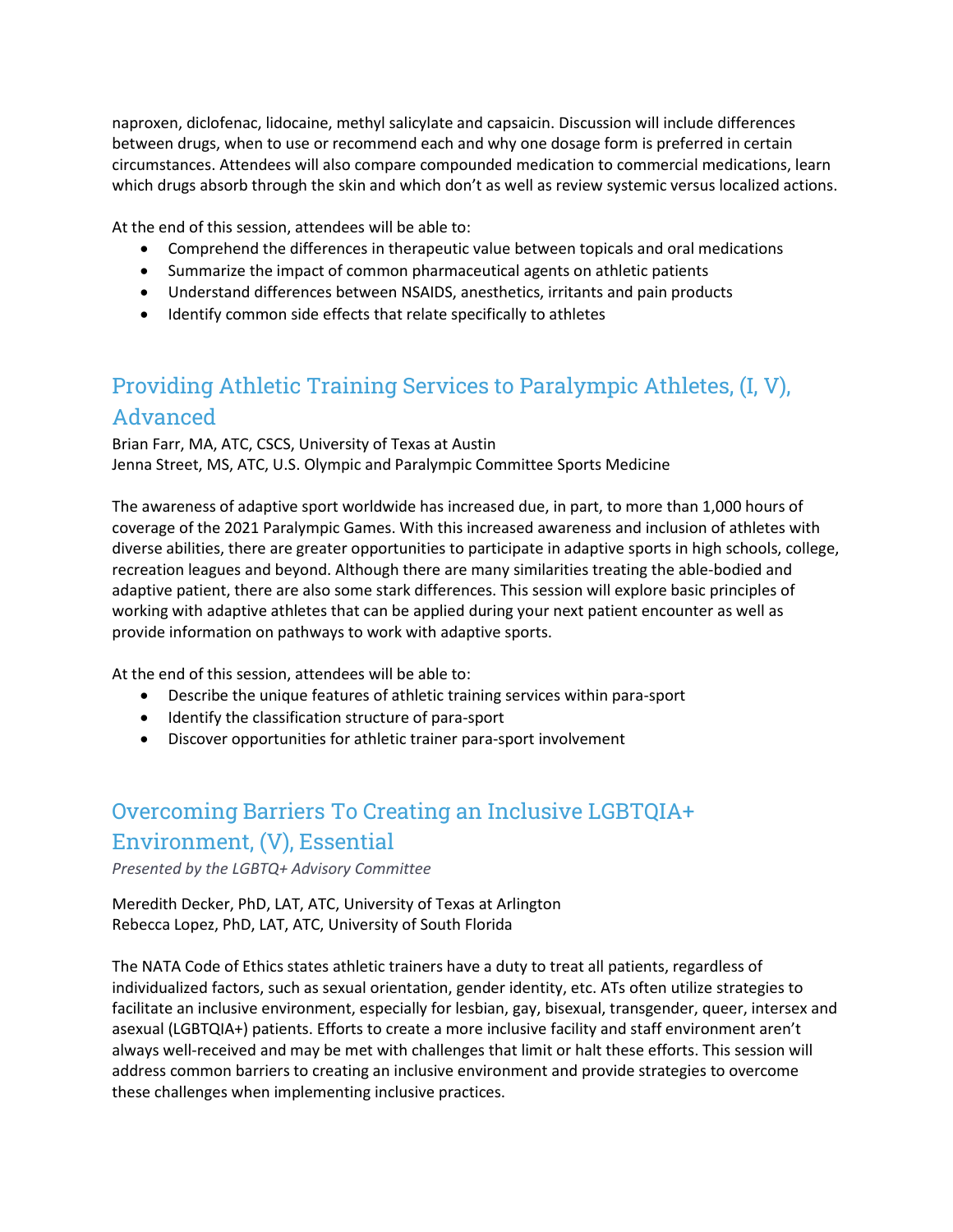At the end of this session, attendees will be able to:

- Recognize challenges and barriers to creating an inclusive LGBTQIA+ environment
- Identify and explain the need for inclusive practices in health care facilities
- Apply strategies to overcome challenges presented when creating an inclusive LGBTQIA+ environment

#### Goldilocks and the Loading Barriers of Good Knee Health, (I, IV), Advanced

*Don't Stop Until You Step Enough* Caroline Lisee, PhD, University of North Carolina at Chapel Hill

Walk Smarter and Harder Brian Pietrosimone, PhD, ATC, University of North Carolina at Chapel Hill

The relationship between knee loading and joint health is complex. Multiple clinically relevant parameters including loading magnitude (i.e., measured with movement biomechanics) and frequency (i.e., measured with physical activity) influence joint tissue health and long-term patient-reported outcomes in those with an anterior cruciate ligament reconstruction (ACLR). Novel assessments and interventions can be used to address excessive and insufficient of the knee joint to promote long-term health in patients post-ACLR. This presentation will 1) describe optimal loading for promoting knee health following ACLR and 2) describe the evidence surrounding cutting-edge interventional strategies to normalize loading for everyday tasks and sport activities.

At the end of this session, attendees will be able to:

- Describe and identify the effects of excessive and insufficient loading following ACL injury and ACLR on poor knee joint function and long-term joint health
- Describe innovative assessment techniques to quantify excessive or insufficient loading follow ACL injury and ACLR
- Describe novel intervention strategies that target aberrant gait biomechanics and inadequate physical activity to promote optimal knee joint function and long-term joint health

#### Conversations About Organizational Conflicts for the Real World, (V), Essential

*Presented by the NATA Early Professionals' Committee*

Communication During Conflict and Negotiations: Advocating Your Needs Stacy Walker, PhD, ATC, FNATA, Ball State University

Conflict Resolution for the Athletic Trainer: Coach, Parent, Co-worker, Athlete and Beyond Jason Cates, LAT, ATC, Cabot Public Schools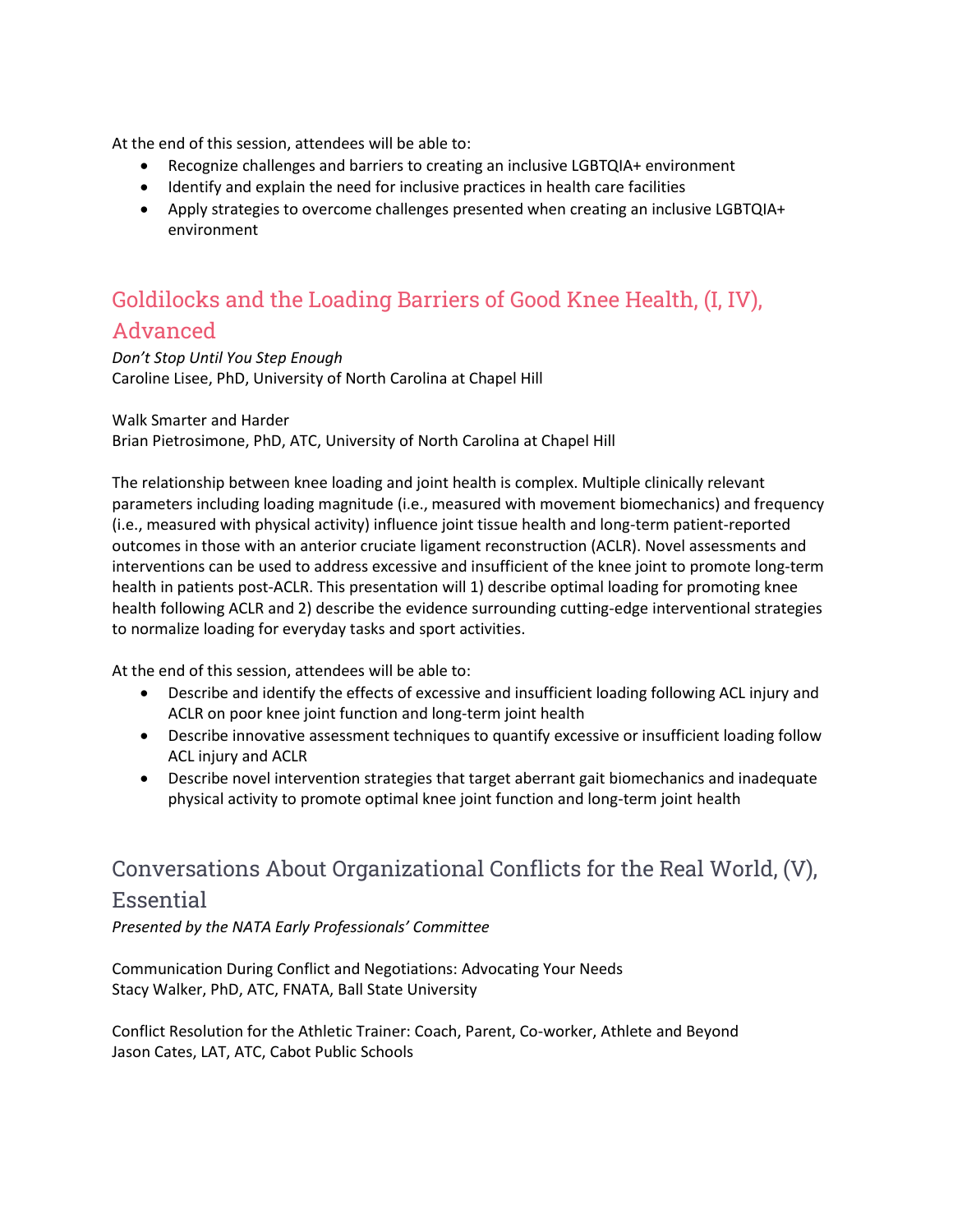The NATA Early Professionals' Committee aims to provide support to athletic trainers as they're introduced and transition into the workforce. Previous research and young professionals have expressed the need for resources and education in common career challenges and conflicts. This session is aimed to address important real-world conversations about organizational conflicts, such as disagreements with colleagues and leadership. The goal of this session is to educate and foster confidence in the early professional to strengthen interpersonal communication skills and build lasting relationships throughout their athletic training careers.

At the end of this session, attendees will be able to:

- Identify conflicts from situations, behaviors and interactions that need to be addressed
- Utilize resources and tools that are available to the early professional to address and resolve the identified conflict
- Assess how the conflict resolution was achieved and establish if a follow up is needed

# Appraising Athletic Trainers' Approach to the Clinical Assessment of Lateral Ankle Sprains and Associated Return-to-Sport Decisions, (II, IV), Essential

Ryan McCann, PhD, ATC, CSCS, Old Dominion University Eamonn DelaHunt, PhD, BSc, University of College Dublin

Athletic trainers commonly care for lateral ankle sprain (LAS) patients, but often provide return-to-sport clearance before all injury-associated impairments have resolved. The persistence of injury-associated impairments contributes to the development of chronic ankle instability. Thus, ATs must conduct comprehensive clinical assessments to ensure the resolution of injury-associated impairments before providing return-to-sport clearance. Despite numerous expert recommendations for LAS evaluation, emerging evidence indicates that numerous personal and environmental barriers prevent ATs from evaluating all relevant impairments before providing return-to-sport clearance. Continued discussion of recommended clinical assessments to guide return-to-sport decisions will help ATs optimize care for LAS patients.

At the end of this session, attendees will be able to:

- Explain how athletic trainers' return-to-sport decisions can influence the future prognosis of LAS patients
- Describe clinician and patient-oriented outcomes that should be incorporated by ATs in their clinical assessment of LAS patients
- Describe common barriers to the implementation of comprehensive LAS clinical assessments and strategies for their mitigation

Shoulder Instability - Surgical Interventions, (II), Advanced John Kelly, MD, Penn Medicine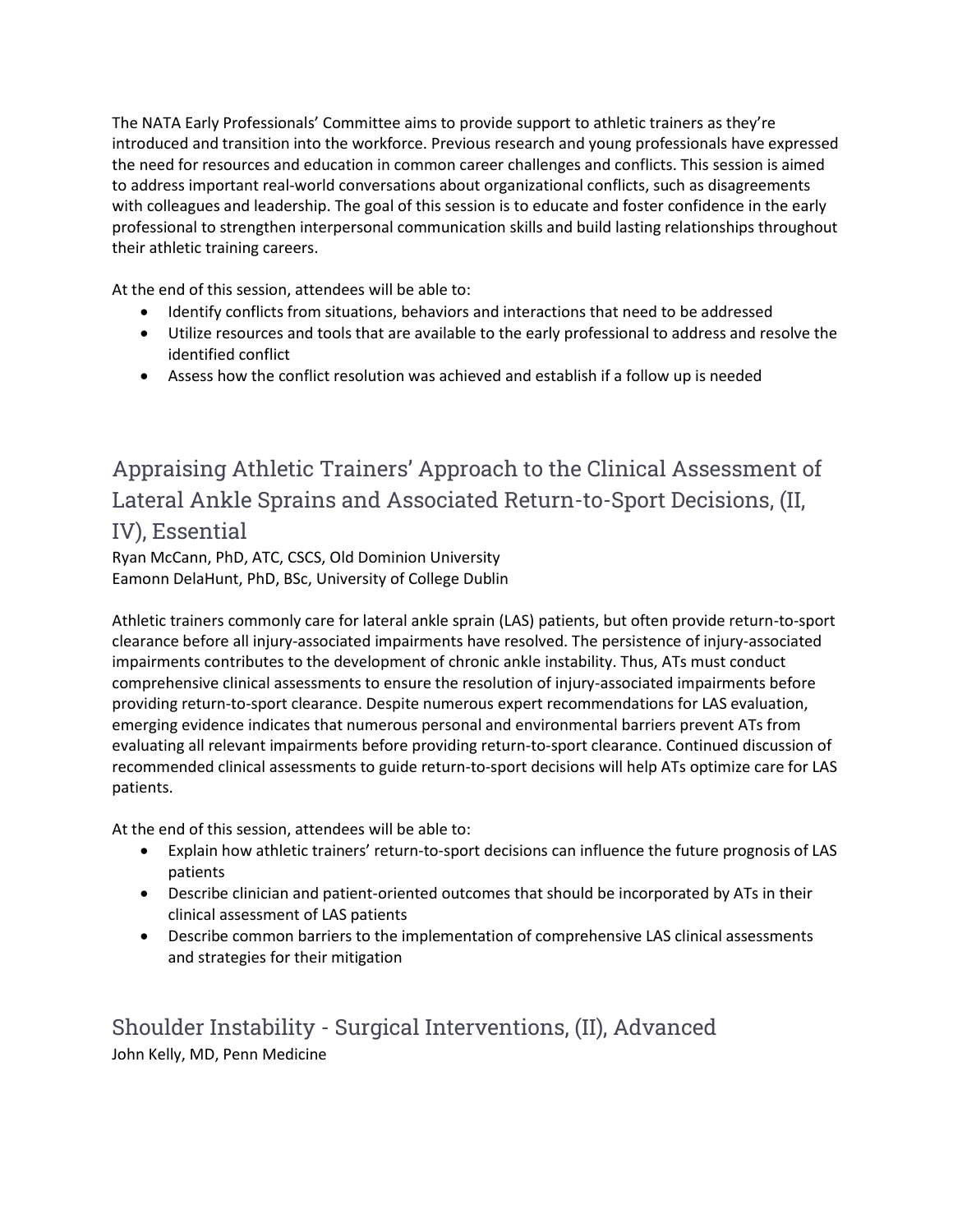A common injury athletic trainer's treat is shoulder instability. Most instability related problems pertain to injury to the anterior stabilizing structures – capsule and labrum. Superior (SLAP) and posterior labral injuries may also occur, albeit less frequently. This presentation will focus chiefly on the surgical treatment of anterior shoulder instability with a focus on the exam under anesthesia, indications for surgery and rationale for arthroscopic treatment. Glenoid and humeral head bone loss will be addressed as well as anatomic restoration of the capsule-labral complex.

At the end of this session, attendees will be able to:

- Describe the anatomy of the glenohumeral joint
- List indications for surgical treatment of anterior shoulder instability
- Summarize the surgical solutions for restoration of labral, capsular and bone injury.

# Workplace Injury Prevention and Follow Up Care: Giving ATs More Room To Move, (I, IV, V), Advanced

Tiffany McGuffin, MS, LAT, ATC, Pivot Onsite Innovations Zachary Prater, MS, LAT, ATC, Pivot Onsite Innovations

Developing an injury prevention program can lead to increased ergonomic awareness within workers. The current literature isn't definitive on the effectiveness of pre-shift stretching alone to reduce workrelated injuries, but developing a holistic prevention program can address the needs of both the worksite and clients to improve client outcomes and improve patient satisfaction. This session will give ATs working in all settings that utilize workers' compensation the tools to develop a standardized program to prevent work-related injuries, and then use that program to provide subsequent follow-up care within the operational standards of Occupational Safety and Health Administration (OSHA).

At the end of this session, attendees will be able to:

- Compare outcomes of traditional pre-shift programs most practiced in the industrial and occupational sites to strengthening wellness programs
- Illustrate ways that a sitewide wellness program can be utilized after a work-related injury has occurred to keep within the confines of OSHA first aid
- Discover ways that a solid injury prevention program can integrate the AT more fully into the site's safety culture and initiatives
- Develop a program that will be able mitigate recordability within the team members
- Identify barriers to implementing workplace injury prevention programs

# The Esports Athlete and the Role of the Athletic Trainer, (I, IV), **Essential**

Nicholas Grahovec, PhD, ATC, CSCS, Northern Illinois University Tyler Wood, PhD, ATC, Northern Illinois University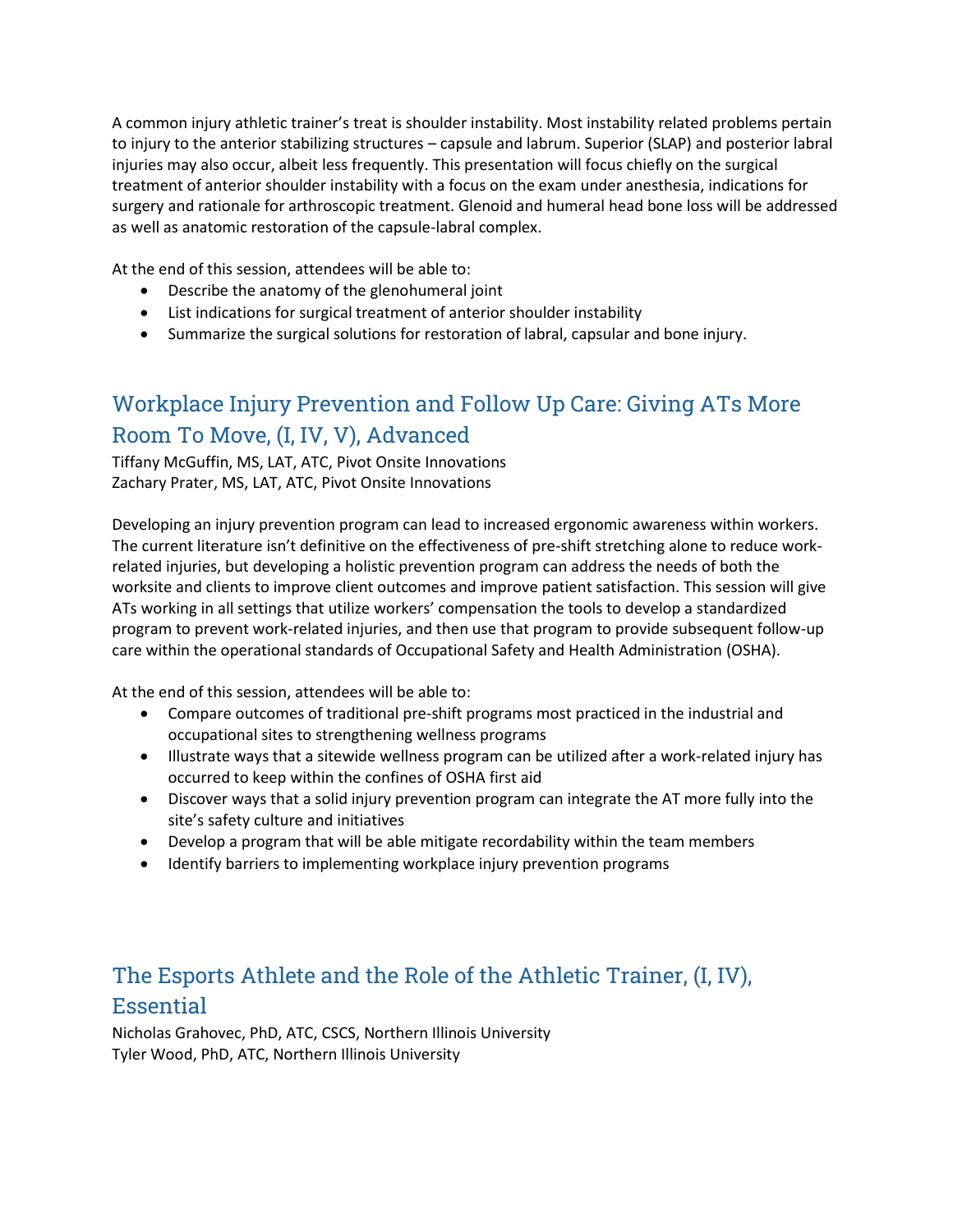In recent years, colleges and universities added more than 200 esports teams to their list of intercollegiate and club activities. The esports student athlete may not resemble the traditional student athlete, but they suffer a variety of health concerns ranging from upper extremity dysfunction to mental health disorders. As institutional incorporation of esports may vary, so does the role of athletic trainers with esport-related injuries. Thus, the athletic trainer may have limited knowledge of this new area of active individuals. The aim of this session is to introduce esports and elaborate on the potential role of athletic trainers with esport student athletes.

At the end of this session, attendees will be able to:

- Describe esports and its entrance into modern intercollegiate athletics
- Identify the potential role the athletic trainer has with the esports student athlete
- Discover ways to incorporate the esports student athlete within current health care and sports medicine programs

# 'De-ICED': Weaning Athletic Trainers off Their Dependency on Rest-Ice-Compression 2022 and Beyond, (III, IV), Advanced

Thomas Kaminski, PhD, ATC, FNATA, University of Delaware

Rest, ice, compression, elevation (RICE) was a term first introduced in 1978 by Dr. Gabe Mirkin as the treatment of choice for acute sports injuries. RICE has become a cornerstone of acute therapies in athletic training for decades, yet the evidence supporting its usage and effectiveness has been inconsistent and, in some instances, controversial. In fact, rest, ice and compression may actually delay the healing process and become an impediment to the natural inflammatory process. The shift to mild movement (passive, active-assisted, active) helps to heal tissues faster and facilitate the body's own immune responses in support of the inflammatory mechanisms. While ice, such as cryotherapy, has shown some analgesic benefits, active recovery involving movement to assist the body's own natural healing mechanism is becoming better understood and use in sports health care emerging. The phrase "just ice it" is taking on a completely new meaning in sport-injury care circles in the 21st century and athletic trainers have a very influential role in creating the contemporary changes taking place. The purpose of this session is to provide athletic trainers with a historical look at RICE in treating athletic injuries, provide counter arguments against RICE based on solid scientific and medical evidence and provide alternative treatment solutions involving active recovery that will benefit athletic trainers in a variety of clinical settings.

- Gain knowledge and understanding of the concept of acute injury inflammation from a treatment intervention perspective
- Distinguish and comprehend which physiological processes and systems (circulatory, immune, lymphatic, musculoskeletal) that are most important in acute sport-injury management
- Review the history of RICE in acute sport-injury management and decode the myths associated with rest, ice and compression, especially the concept of "secondary cellular death," by using contemporary evidence-based research and offer alternative solutions to athletic trainers involved in acute sport-injury management
- Gain a greater appreciation/understanding for tissue preservation and regeneration, along with the functional restorative processes in the human body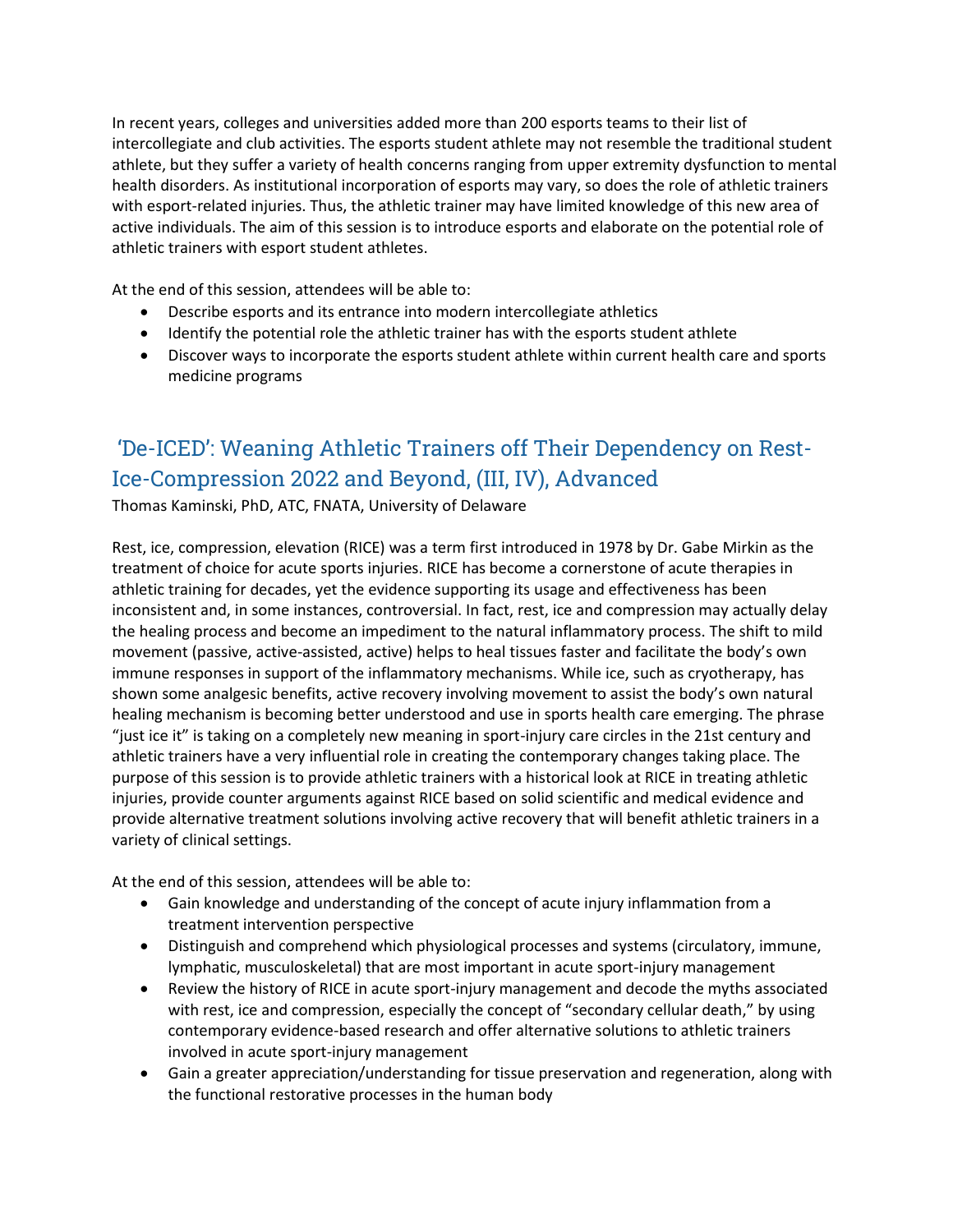Gain a greater understanding of the importance of active (controlled) movement post-acute injury and the timetable and benchmarks for promoting treatment progressions

#### We Can't Expect Equal Outcomes with Unequal Resources: Addressing Barriers to Concussion Care through a Health Equity Lens, (II), Essential

*Race and Concussion Outcomes* Jessica Wallace, PhD, LAT, ATC, University of Alabama

Social determinants of health (SDOH) are social factors that can have direct or indirect effects on health, and they play a fundamental causal role in understanding health outcomes. Specifically, where individuals live, learn, work, play, etc. powerfully shape health; and, these SDOH have a strong connection to athletic training healthcare. More specific to concussion as a sphere of athletic training healthcare, consensus statements and published literature advocates for individualized patient care considering that a concussion injury itself is highly heterogeneous. With this concept, understanding how SDOH may affect or impact care for a concussion is highly necessary. Ways in which different SDOH have been documented in concussion literature include racial, socioeconomic, and athletic training access disparities that drive disparities in concussion knowledge, attitudes, reporting behaviors, symptoms, baseline assessment measures, and outcomes. Understanding these disparities and barriers can help to improve patient-centered care and health equity pertaining to concussion.

At the end of this session, attendees will be able to:

- Gain knowledge in disparities and barriers to improve patient-centered care and health equity pertaining to concussion.
- Describe social determinants of health and their role in understanding health outcomes.
- Describe disparities in concussion knowledge, attitudes, and reporting behaviors.

# Let's Talk About Sex(ual Conduct): The Position of Power, (I, V), Advanced

Dani Moffit, PhD, LAT, ATC, Idaho State University Jamie Mansell, PhD, LAT, ATC, Temple University

Athletic trainers are health care providers committed to practicing in alignment with the NATA Code of Ethics and BOC Standards of Professional Practice. In a patient-provider relationship, the power dynamics can place either individual in the position of power. The patient is vulnerable due to injury or illness, and expects the provider to act in their best interest. However, the athletic trainer may also be vulnerable in situations in which someone else exhibits power, such as a coach or athlete. As a profession, there needs to be a clear stance on the primacy of the patient and the protection of all members.

At the end of this session, attendees will be able to:

Discuss the gray areas of sexual exploitation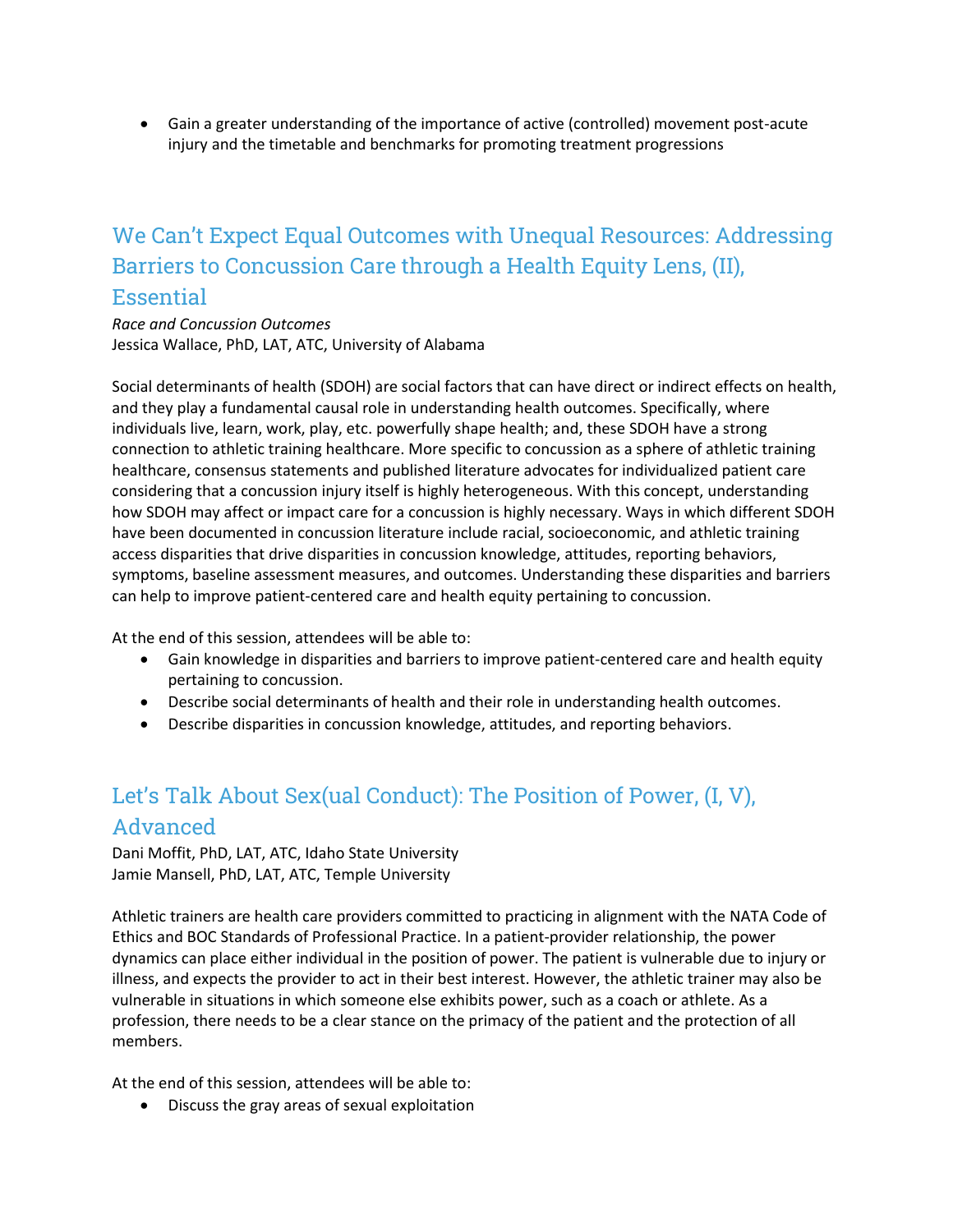- Determine the best way to protect themselves from sexual exploitation
- Share their experiences and contribute to better understanding of how to be better in this area
- Implement a plan for ending power situations in their place of employment

Factors That May Influence the Response to Critical Incidents and Biopsychosocial Elements of Self-Care for the Athletic Trainer, (I, II, III, V), Essential *Presented by the NATA ATs Care Commission*

*Biopsychosocial Elements of Self-Care for Athletic Trainers*

Timothy Neal, MS, ATC, CCISM, Concordia University at Ann Arbor

*Recognizing Compassion Fatigue in Athletic Trainers* Mark Cairns, LAT, ATC, PRT, Neu Physical Therapy

The athletic trainer is involved in critical incidents (e.g., emergencies occurring to athletes or patients) throughout their career. The psychological response by the athletic trainer to a critical incident is a vital concern in navigating the aftermath of the incident, and may well influence their overall well-being and retention in the athletic training profession. Two areas for consideration in the aftermath of a critical incident for the athletic trainer are compassion fatigue and burnout that may exacerbate their response to a critical incident, and the biopsychosocial elements of self-care. This session will address the issues that may affect the athletic trainer's response to a critical incident and offer biopsychosocial considerations to enhance their hardiness and well-being.

At the end of this session, attendees will be able to:

- Describe the prevalence of mental health disorders and their influence on the response to critical incidents
- Recognize compassion fatigue as it relates to athletic training practice and burnout
- Implement the biopsychosocial elements of self-care for themselves and others to prevent burnout

#### Dry Needling: What's the Point?, (I, IV), Advanced

Sue Falsone, PT, SCS, ATC, S&F: Structure and Function Education, PLLC

Dry needling is a treatment intervention that is gaining popularity in the U.S. among a variety of health care practitioners, including athletic trainers. Dry needling is a skilled intervention that inserts a thin monofilament needle(s) to penetrate the skin and underlying structures, stimulating the underlying neural, muscular and connective tissues. This insertion creates a healing response within the tissue that can be used to treat a variety of neuromusculoskeletal conditions and assist in pain management. This session will explain the physiological pathways of dry needling, discuss safety concerns and demonstrate via video clinical application.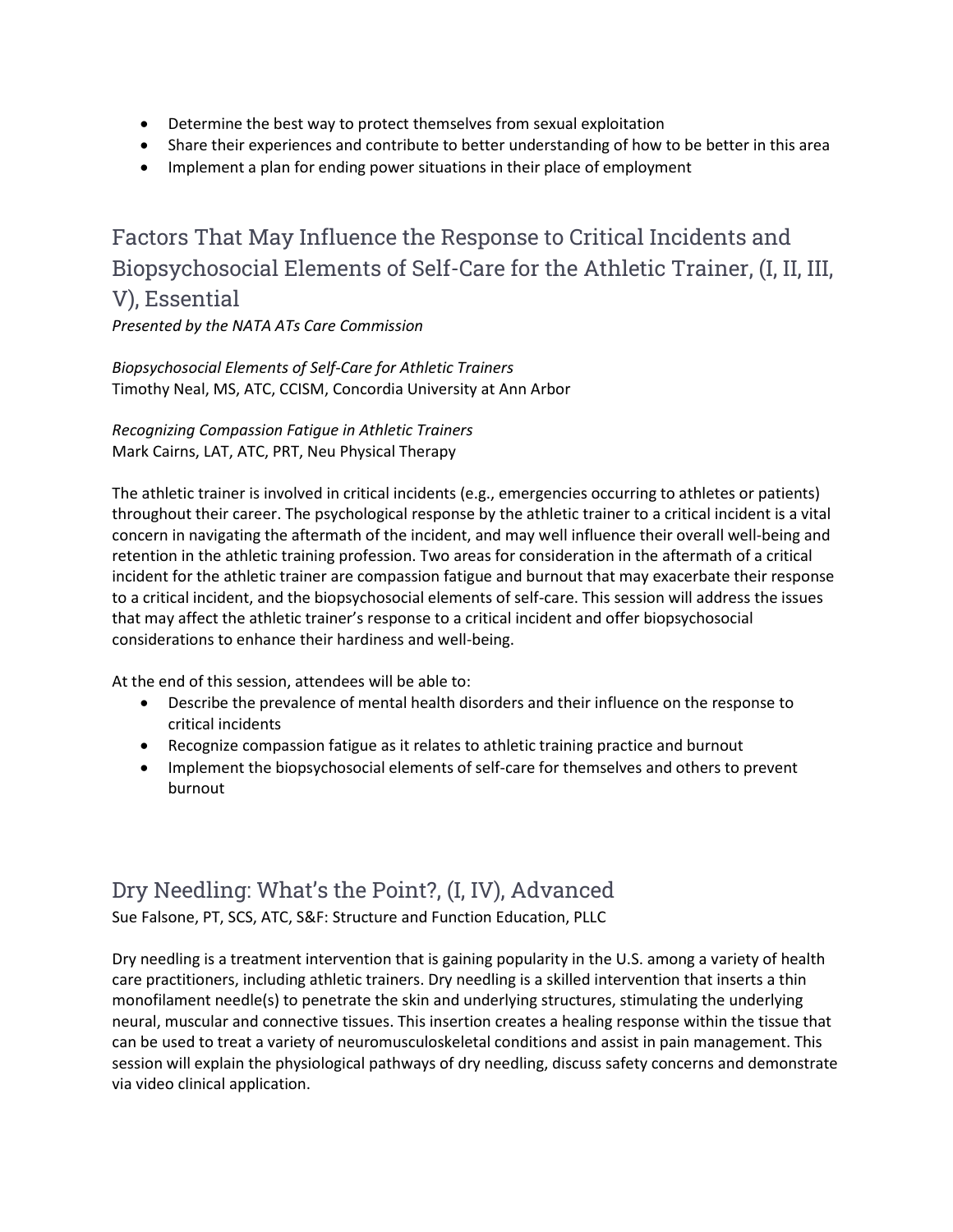At the end of this session, attendees will be able to:

- Interpret the science of dry needling and how it affects the body
- Explain the technique of using dry needling
- Describe different uses for dry needling while a patient is training
- Describe different uses for dry needling during the rehabilitation process

# Adverse Childhood Experiences and the Athlete: An Introduction to a Trauma-Informed Care, (I), Essential

Ashley Long, PhD, LAT, ATC, Mt. Olive Family Medicine Center Allison Bickett, PhD, Atrium Health

Adverse childhood experiences (ACE) are traumatic events that occur during childhood, including exposure to violence, abuse, substance use, mental health issues and parental separation. ACE can negatively impact mental and physical health in adulthood. More than 64% of adults report one ACE and 20% report more than three. The impact of ACE can be mitigated with connection to supportive adults and positive activities that promote social-emotional learning and coping. Athletic trainers are uniquely positioned to support individuals who have experienced ACE by assessing mental health, developing a robust referral network and providing trauma-informed care.

At the end of this session, attendees will be able to:

- Define ACE and their impact on mental and physical health
- Implement a trauma-informed approach to the roles and responsibilities of athletic training
- Develop a compendium of developmentally appropriate trauma-informed resources, referrals and brief interventions

# Practical Infection Control Considerations for the Secondary School Athletic Trainer, (I, V), Essential

Thomas Woods, MEd, MS, ATC, Spring Independent School District Kirsten Hochbert, PhD, Clorox

Identifying and minimizing potential sources of infection is a difficult, but important, task in the secondary school setting. Athletic trainers face a variety of challenges in their quest to protect athletes from illness. Utilizing the BOC Facilities Principles Manual and the BOC Guiding Principles for AT Policy and Procedure Development Manual, this session will address several areas for consideration when implementing a comprehensive infection control program.

- Identify regulatory entities and resources that address infection control in the provision of athletic health care services
- Describe how various infection control products work to kill pathogenic organisms
- Assess their athletic traning facilities for potential sources of disease transmission, along with other programmatic sanitation and hygiene issues
- Develop policies and implement procedures to mitigate the spread of infectious diseases throughout their athletics program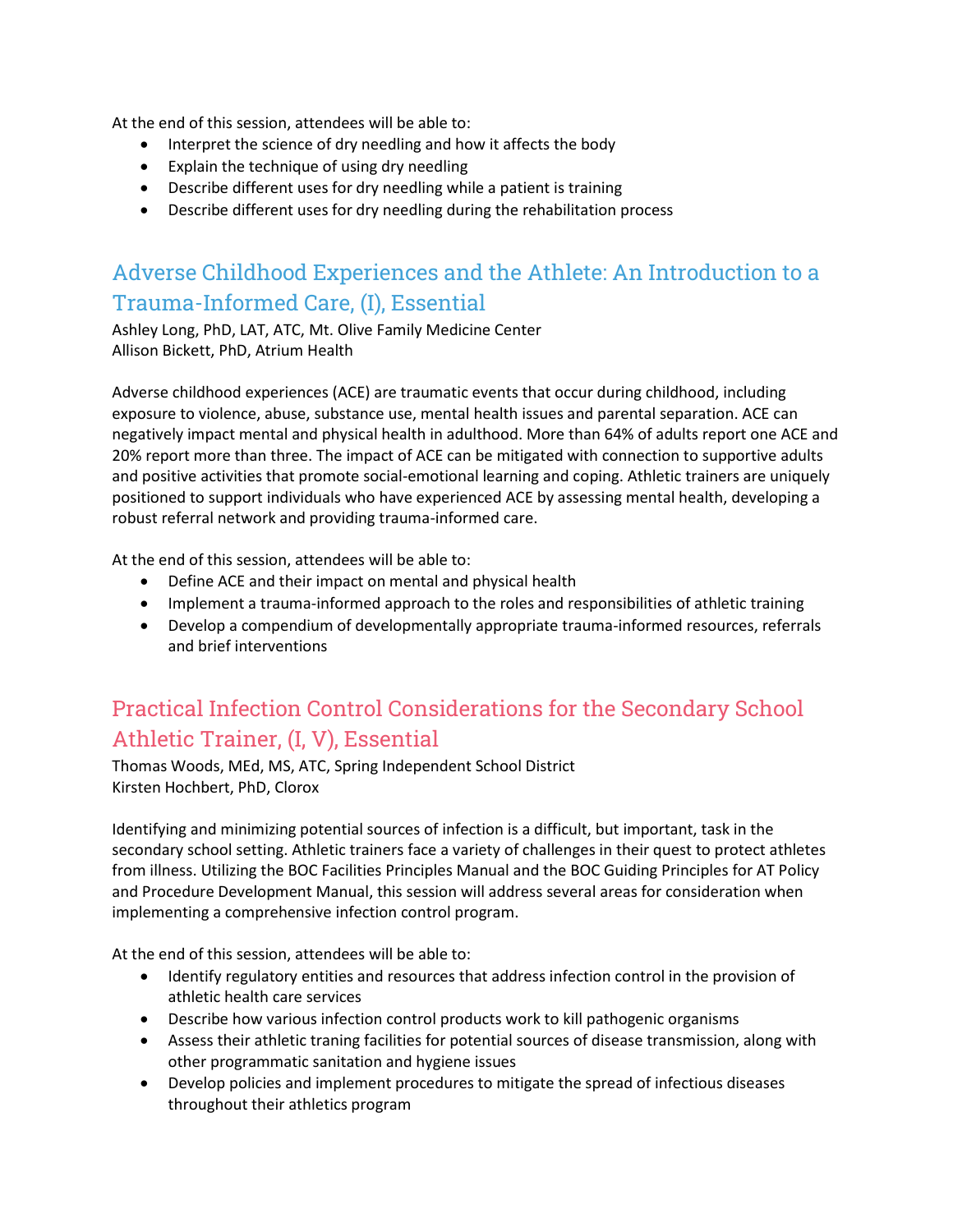Develop, implement and document an ongoing in-service and educational program for the mitigation of infectious diseases

#### Transgender Athletes, Athletic Trainers and the Law, (I, V), Advanced

*Presented by the NATA Government Affairs Committee* Sam Johnson, ATC, Oregon State University Rebecca Lopez, PhD, LAT, ATC, University of South Florida

Multiple states have enacted restrictions on participation in sports by transgender athletes, and over half states have bills restricting participation. As health care professionals, athletic trainers are dutybound to provide the best care to all patients and thus must consider their role in providing care to transgender patients. To do this, athletic trainers must understand the health disparities experienced by transgender individuals, the common features of transgender athlete laws, how these laws intersect with state practice acts and professional standards of practice and the possible benefits and drawbacks of state athletic training organizations advocating for or opposing these bills.

At the end of this session, attendees will be able to:

- Recognize the common elements of transgender athlete laws
- Interrelate transgender athlete laws and athletic training practice acts, regulations and other professional standards (e.g., NATA Code of Ethics, BOC Standards of Practice)
- Explain the potential impact of state athletic training organizations including transgender athlete laws in their legislative advocacy goals
- Describe the potential impact of transgender athlete laws on patients

# Hispanic/Latinx Patient, Health Care Provider and Health Care System Barriers to Appropriate Care, (V), Advanced

*Addressing Acculturation and Language Barriers in our Athletic Training Practice* Nancy Uriegas, MS, SCAT, ATC, University of South Carolina Toni Torres-McGehee, PhD, SCAT, ATC, University of South Carolina

Racial and ethnic health disparities are recognized as significant issue for minoritized groups. While efforts have been made, Hispanics/Latinx face a variety of financial and nonfinancial barriers to obtaining appropriate and timely healthcare. Degree of acculturation, language barriers, discrimination, poverty, and immigration status may directly affect access to healthcare. We must identify barriers faced by healthcare providers and healthcare systems in treating Hispanic/Latinx patients, including cultural competence, culturally appropriate patient education materials, affordability, and cultural orientation. It is critical to identify the barriers that have impaired clinician's ability to deliver appropriate health care to Hispanic/Latinx patients.

- Identify financial and nonfinancial barriers to health care faced by Hispanic/Latinx groups.
- Distinguish the barriers clinicians may face that impair health care delivery to Hispanic/Latinx groups.
- Improve their health care practices and patient education for minoritized groups.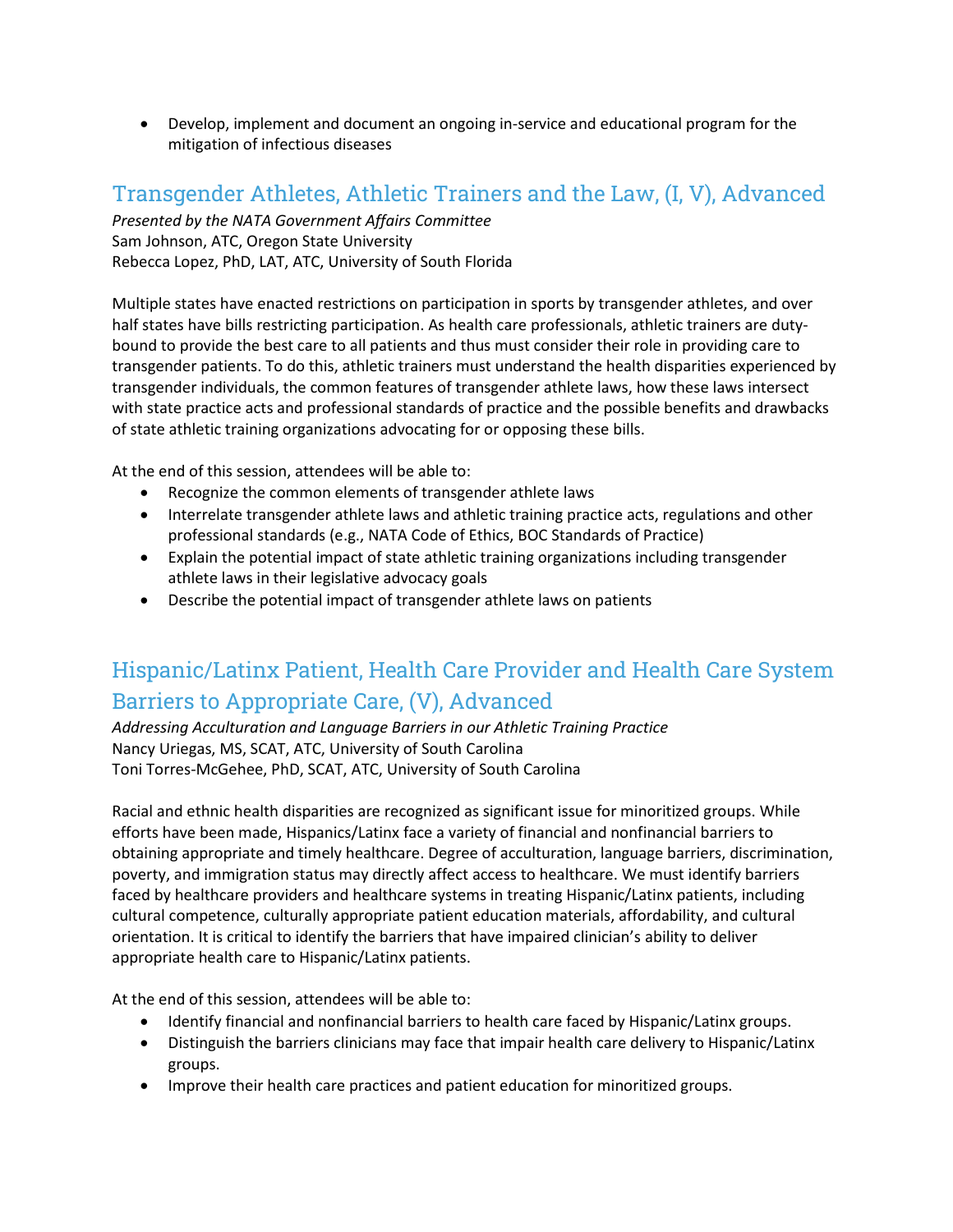## Staying Courtside and Out of Court: What Athletic Trainers Need to Know About the Legal Process, (V), Advanced

David Cohen, ATC, Esq., Major League Business, LLC Tamara Gaw, MS, ATC, Esq., Advantage Rule, LLC Kacie Kergides, Montgomery McCracken

Law may not be the first thing an athletic trainer considers, but the changing landscape of the law and society is having a major impact on the profession. Recent lawsuits involving the standard of care have put athletic trainers in the legal crossfire. This session will provide an overview of legal principles that affect the athletic training practice, including HIPAA, state privacy laws and laws regarding carrying/dispensing medications. It will also provide an overview of professional liability issues and a discussion on recent legal issues and trends that affect the practice.

At the end of this session, attendees will be able to:

- Explain the basis of a malpractice lawsuit
- Understand strategies to avoid malpractice litigation
- Explain the basis of the U.S. legal system

# Cultural Practices and the Impact of Vitamin D on Health and Performance in the Secondary School Setting, (I), Essential

*Presented by the NATA Secondary School Athletic Trainers' Committee*

The Intersection of Cultural Practices and Athletic Training in the Secondary School Setting Florence Wasko, MS, ATC, Oceania University of Medicine

The Impact of Vitamin D on Health and Performance Mark D'Anza, MEd, LAT, ATC, Clark County School District

Cultural competence is essential for providing patient centered care. Cultural practices, traditions and religion can intersect with athletic training. Athletic trainers can navigate medical considerations with traditional and Western worlds. To provide appropriate medical care for secondary school athletes, athletic trainers should educate athletes on nutrition, hydration and dietary supplementation. Vitamin D is an important factor in the overall health of athletes. Vitamin D deficiency is common, especially among ethnically diverse athletes. Increasing knowledge on vitamin D deficiency and sufficiency can help athletic trainers educate athletes on the significance of vitamin D with injury prevention and athletic performance.

- Discuss culture, tradition and religion and their impact on athletic training practices
- Identify appropriate behavior and expectations when working with student athletes and coaches who identify as "fa'afafine"
- Discuss vitamin D and the impact of deficiency within ethnically diverse patients
- Review the sources and benefits of vitamin D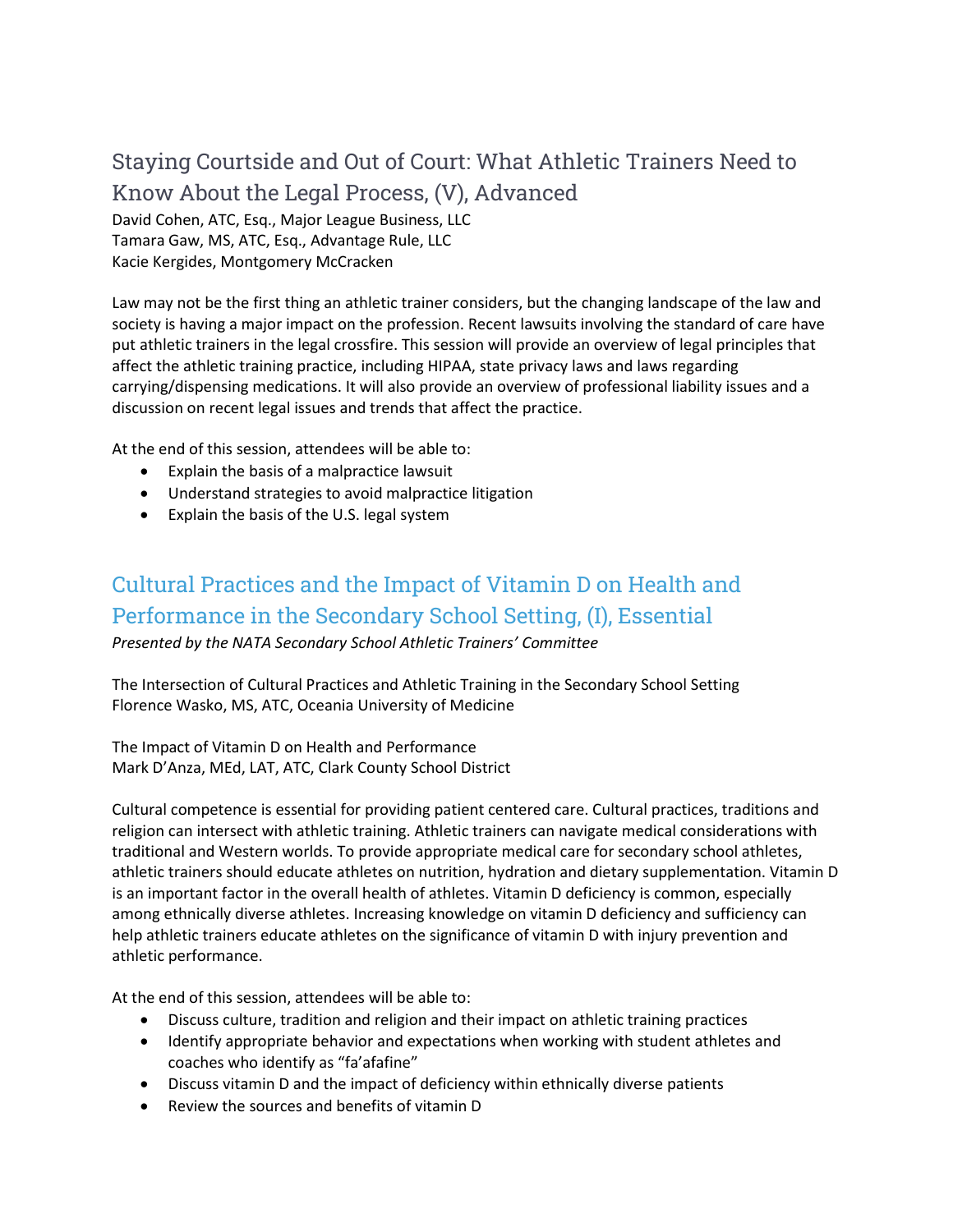• Identify the latest research and ways to integrate vitamin D in the secondary school setting

# Functional Medicine for the Athlete and Athletic Trainer, (I, II, IV), Advanced

Adam Cady, ATC, CSCS, PA-C, Cedars-Sinai Kerlan-Jobe Institute

Functional medicine (FM) is a specialty that determines why illness occurs and restores health by addressing the root cause of disease, rather than treating symptoms. The FM framework facilitates an individualized, patient-centered and evidence-based approach. FM framework seeks to improve health by modification of the following personal lifestyle factors: sleep, exercise/movement, nutrition, stress and relationships. This session will provide a current evidence-based review of FM literature. The primary goal is to provide athletic trainers with tools to implement aspects of FM into their current practice, thereby improving athlete health as well as personal health.

At the end of this session, attendees will be able to:

- Utilize current FM evidence to inform practice and improve athlete health
- Utilize current FM evidence to improve personal health and well-being
- Describe to peers and patients the importance addressing root causes of illness rather than treating symptoms

# Efficacy of Neurodynamic Mobilization on Range of Motion and Performance, (I, II, IV), Advanced

Vincent Dicriscio, PhD, ATC, CSCS, Notre Dame of Maryland University

Hamstring strain injuries remain a common occurrence in sport and a challenging issue for the health care clinician to adequately manage while minimizing the risk of reinjury and time to return to play. Adverse neurodynamics is a dysfunction within the nervous system and may play a significant role in the recovery of hamstring strain injuries. Based on current evidence neurodynamic techniques are effective interventions in improving hamstring flexibility while not diminishing performance measures as compared to traditional stretching methods.

- Compare the efficacy of neurodynamic mobilization to traditional stretching methods for improving range of motion
- Compare the efficacy of neurodynamic mobilization to traditional stretching methods for performance measures
- Discuss the use of neurodynamic mobilization as a reinjury prevention method for hamstring strain injuries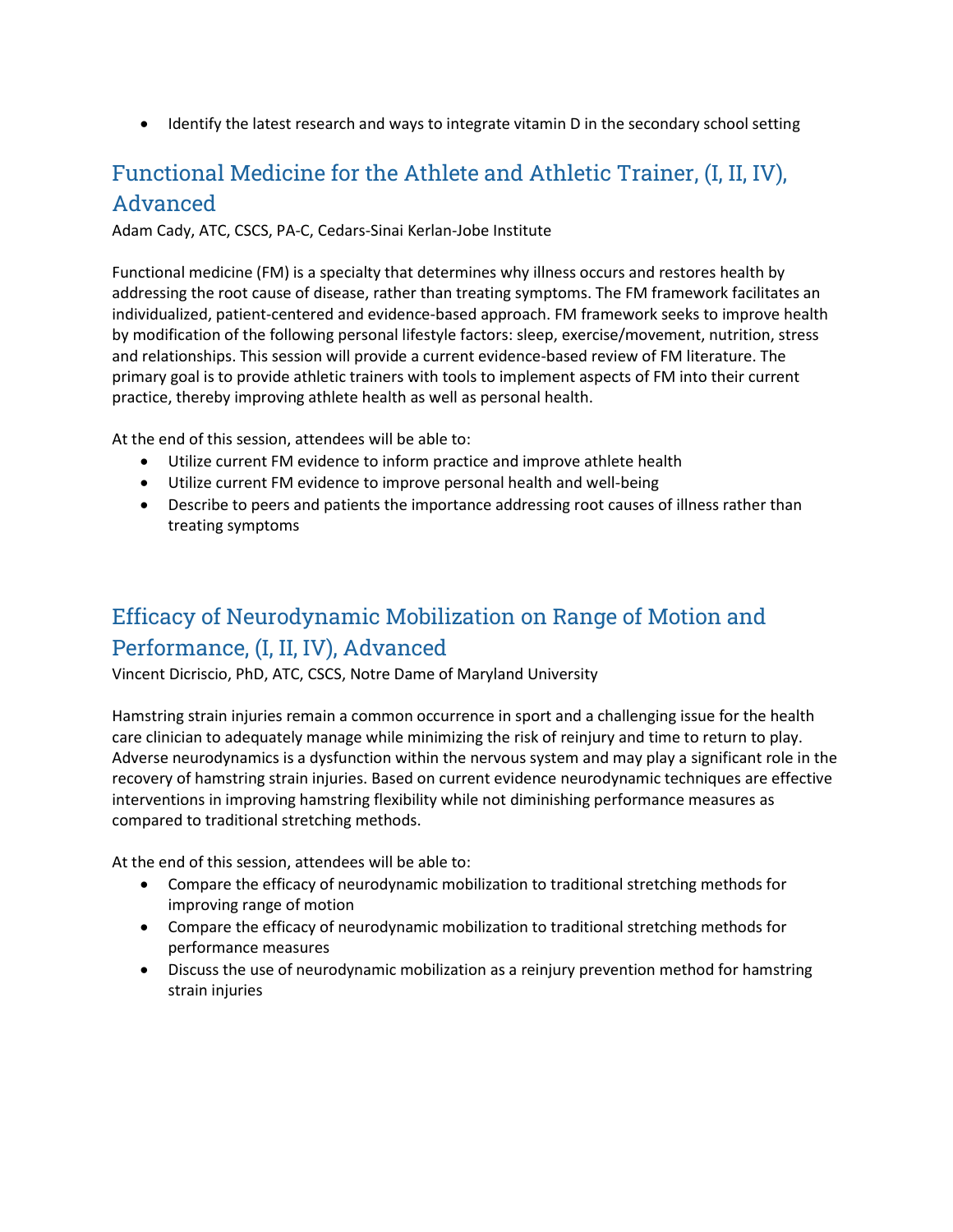# Current Understanding of the Relationship Between Cumulative Workload and Injury in Youth Team Sport, (I), Essential

Katie Sniffen, MS, ATC, West Virginia University

Internal and external workload exceeding player tolerance or capacity is significantly associated with increased injury risk across a variety of sports, competition levels and age groups. There is a lack of consensus about the threshold of workload capacity and onset of injury in youth team sport. This session will present the current literature on the association between cumulative workload and risk of injury in youth team sports as identified via a systematic review by the authors. Evidence will be discussed in terms of appropriate measures and definitions, current knowledge and future research.

At the end of this session, attendees will be able to:

- Define internal and external workload measures
- Describe the relationship between workload measures and injury risk in youth team sports
- Discuss the limitations of current literature related to the relationship between workload and injury risk in youth team sport
- Discuss the opportunities for future research in improving understanding of the relationship between workload and injury risk in youth team sport

#### SIDELINED: Helping Athletes Adapt and Thrive After Medically Forced Exit From Sport, (I, II, III, IV, V), Essential

Jordan Anderson, MS, ATC, North Shore University Health System Christine Pinalto, Sidelined USA

The transition following unanticipated and involuntary exit from sport is described as disruptive and traumatic. Understanding the patterns of psychological response for athletes no longer able to compete due to career-ending injury, health condition or concussion is essential to patient care. Medically disqualified athletes experience a range of emotional responses such as grief, identity loss, depression, anxiety and suicidal ideation. This session will address the psychological and social domains for athletes experiencing medical disqualifications, implications for loss of athletic identity and risk of related mental health concerns. Emphasis on research and practical methodology to support these athletes in their transition.

- Identify the three domains of experience that characterize the injured athlete's journey
- Examine most recent data reflecting trends in psychological response and the mental health concerns following medically forced exit from sport as identified in Sidelined USA's 2020 original IRB approved research study
- Explain components of a healthy psychological adjustment following medical disqualification as referenced in Brown & Hogg's Model of Healthy Transition Following Career-Ending Injury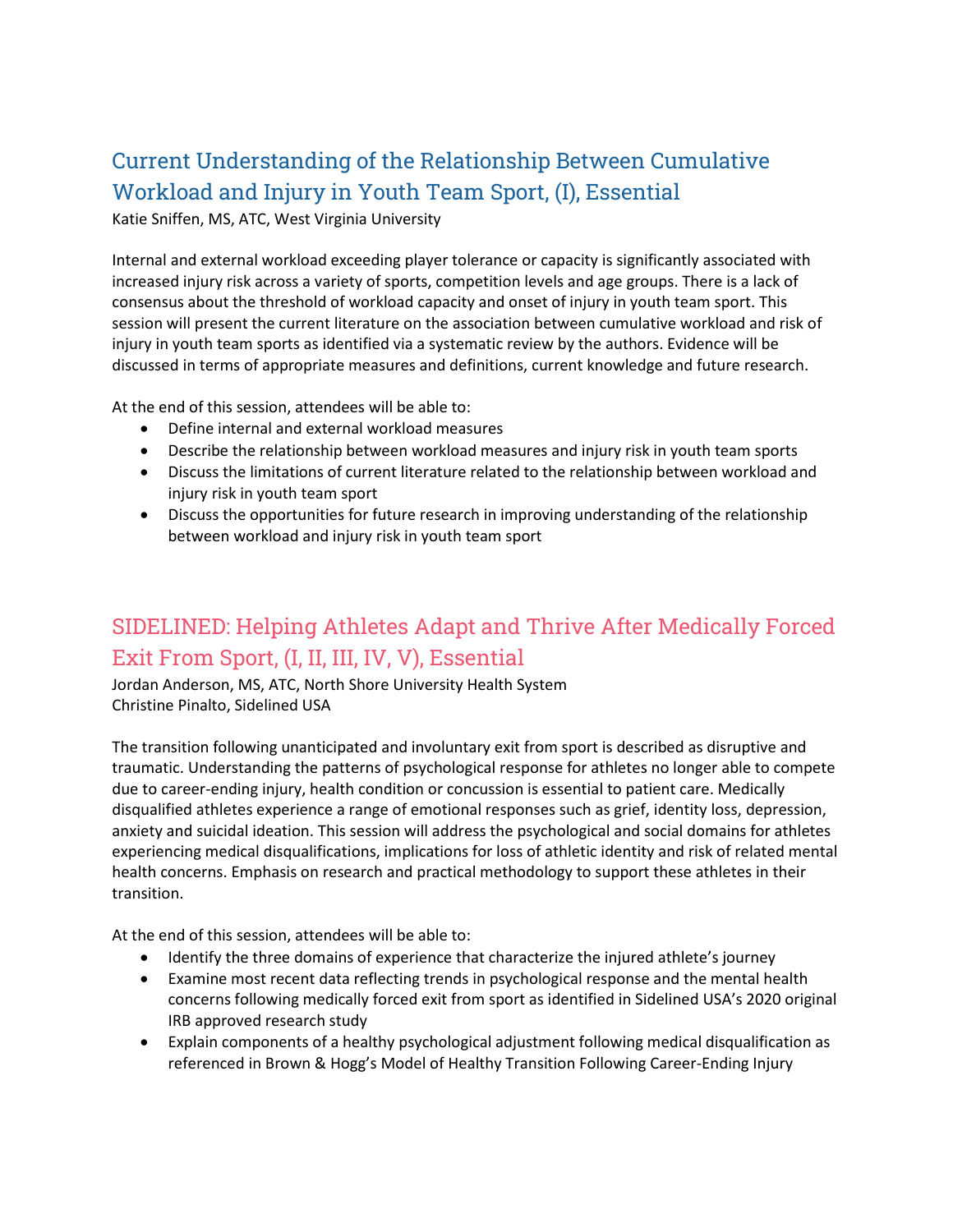- Discuss ways athletic trainers can support the medically disqualified athlete in six key areas: grief and identity loss, social support, coping strategies, affiliation/competence, rebuilding motivation and mental health concerns
- Identify free support resources available through NATA-sponsored nonprofit Sidelined USA.

# Role of Sports Specialization on Overtraining, Burnout and Mental Health Considerations, (I, V), Advanced

Tamara Valovich McLeod, PhD, ATC, FNATA, A.T. Still University

Early sports specialization has been associated with an increased risk of overuse injury, however, less is known regarding the psychosocial and mental health considerations of sports specialization. This session will review the benefits of sports participation on psychological health, the impact of early sports specialization on overtraining, burnout and mental health and recommendations to reduce the risk of these outcomes. Strategies to screen for overtraining and burnout will be discussed with case examples to illustrate practical considerations.

At the end of this session, attendees will be able to:

- Summarize the benefits of sports on psychological health
- Explain the impact of early sports specialization on mental health conditions and burnout
- Employ strategies to screen for overtraining and burnout
- Develop sports participation pathways to mitigate overtraining and burnout
- Defend existing athlete development models that aim to mitigate overtraining risk

# Considering Sex Differences to Improve Patient Care after Traumatic Knee Injury, (II, IV), Essential

Shelby Baez, PhD, ATC, Michigan State University

Recent evidence indicates that women encounter physical, psychological, and environmental barriers that negatively and disproportionately influence their recovery following traumatic knee injury when compared to men. As a result, physically active women are more likely to experience non-contact knee injuries, are less likely to return to their preinjury level of activity after injury and are at greater risk of experiencing persistent functional limitation when compared to their male peers. This suggests a potential disconnect between the patients' goals and the approach to rehabilitation that results in suboptimal and inequitable outcomes. Further, women also have a higher prevalence of osteoarthritis, as well as demonstrating worse disease severity and disability within the first 1 to 2 decades following injury. Sex differences exist in various biomechanical, strength, structural, and biochemical outcomes following knee injury that may create sex-specific risk factors for the onset of knee osteoarthritis. Therefore, the purpose of this session will be to understand the impact of patient sex on functional limitation, quality of life, and long-term joint health after knee injury. Our session will include a combination of the best current evidence and testimonials from women with knee injury about their lived experiences during and after rehabilitation.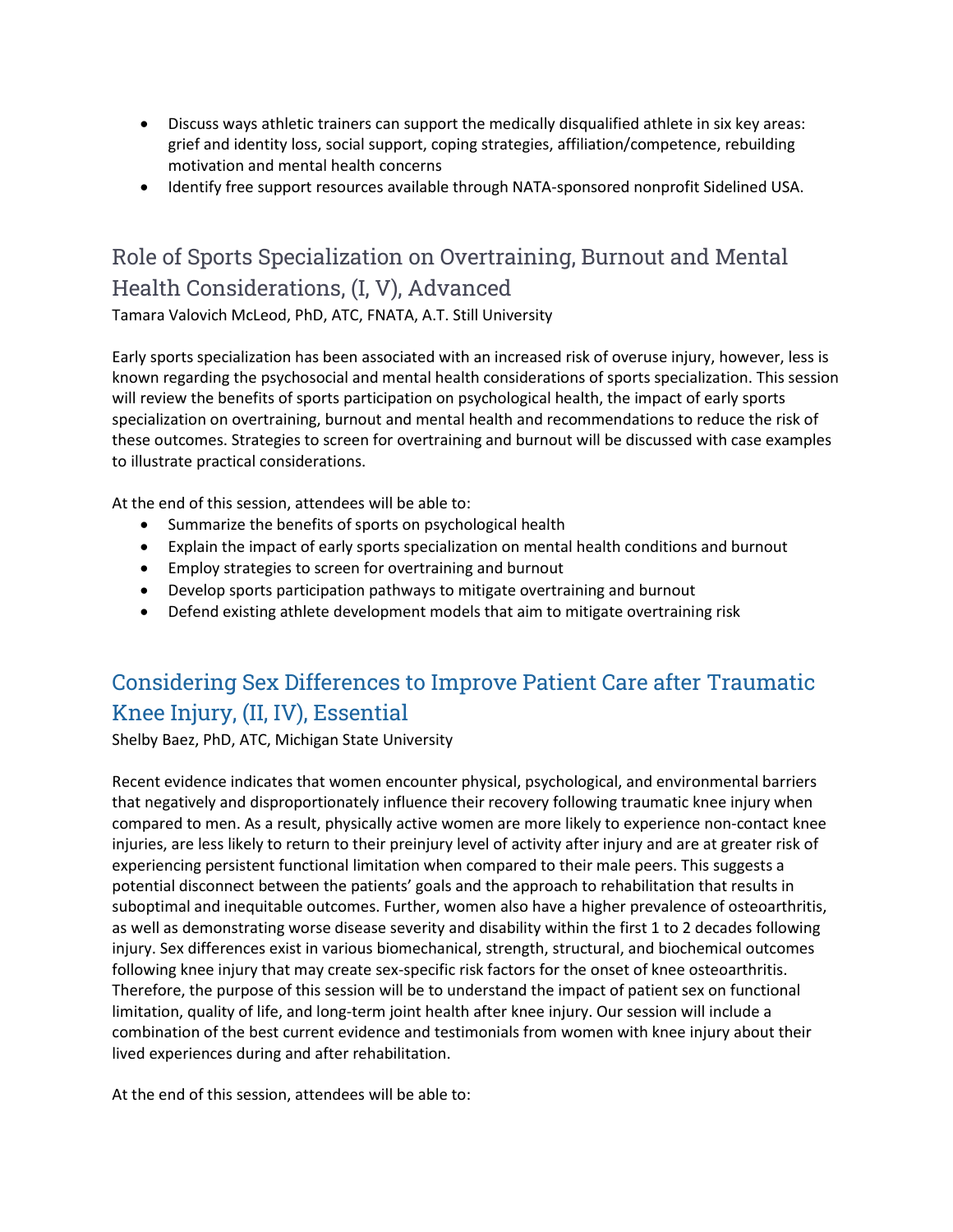- Identify physical, psychological, and environmental barriers that disproportionately affect women during the rehabilitation process after knee injury using best current qualitative and quantitative evidence.
- Discuss the influence of patient sex on functional and behavioral outcomes after knee injury.
- Identify sex differences in biomechanics, strength, and osteoarthritis-related biomarkers related to the development of knee osteoarthritis following knee injury.

Something Else To Blame on Your Parents: Genetic Association to Concussion Recovery, (I), Mastery Jane McDevitt, PhD, ATC, CSCS, Temple University

Variability in recovery between concussed athletes can be attributed to modifying factors both intrinsic and extrinsic. One risk factor not definitively explored is genetic variation. Genetic variations, such as variable number tandem repeats and single nucleotide polymorphisms, are normal in the population, but can lead to disparities in the amount of protein produced as well as alter function of that protein. This could be presumably disrupting neuronal recovery and increase the risk for prolonged concussion recovery. Understanding genetic markers could help medical professionals counsel patients as well as provide a more individualized approach to the patient's concussion care.

At the end of this session, attendees will be able to:

- Summarize the basic concepts of genetics
- Define different types of genetic variations
- $\bullet$  Identify various concussion variability risk factors
- Classify genetic and protein biomarkers
- Analyze genetic variations associated with prolonged concussion recovery

# Want To Improve Your Documentation Patterns? An Educational EMR Can Help!, (V), Essential

Cailee Welch Bacon, PhD, ATC, A.T. Still University

The use of health information technology, including electronic medical records (EMR), has been a core component of health care for two decades. As highlighted in the Athletic Training Research Agenda, EMRs are essential as effective EMR use can improve patient care documentation, promote data use to drive evidence-based decisions and enhance patient care quality. EMRs are important to the success of the profession. While clinicians have expressed strong interest in improving patient documentation skills, they have reported limited resources and training opportunities to do so. An educational EMR offers a flexible and effective platform by which to improve patient documentation skills.

At the end of this session, attendees will be able to:

 Discuss common challenges reported by clinicians associated with patient care documentation in athletic training (i.e., perceived lack of guidance and resources, no incentive, uncertainty, inconsistency, high patient load) and effective use of EMR during clinical practice (e.g., lack of facility resources, limited exposure and repetition to establish habitual practice patterns,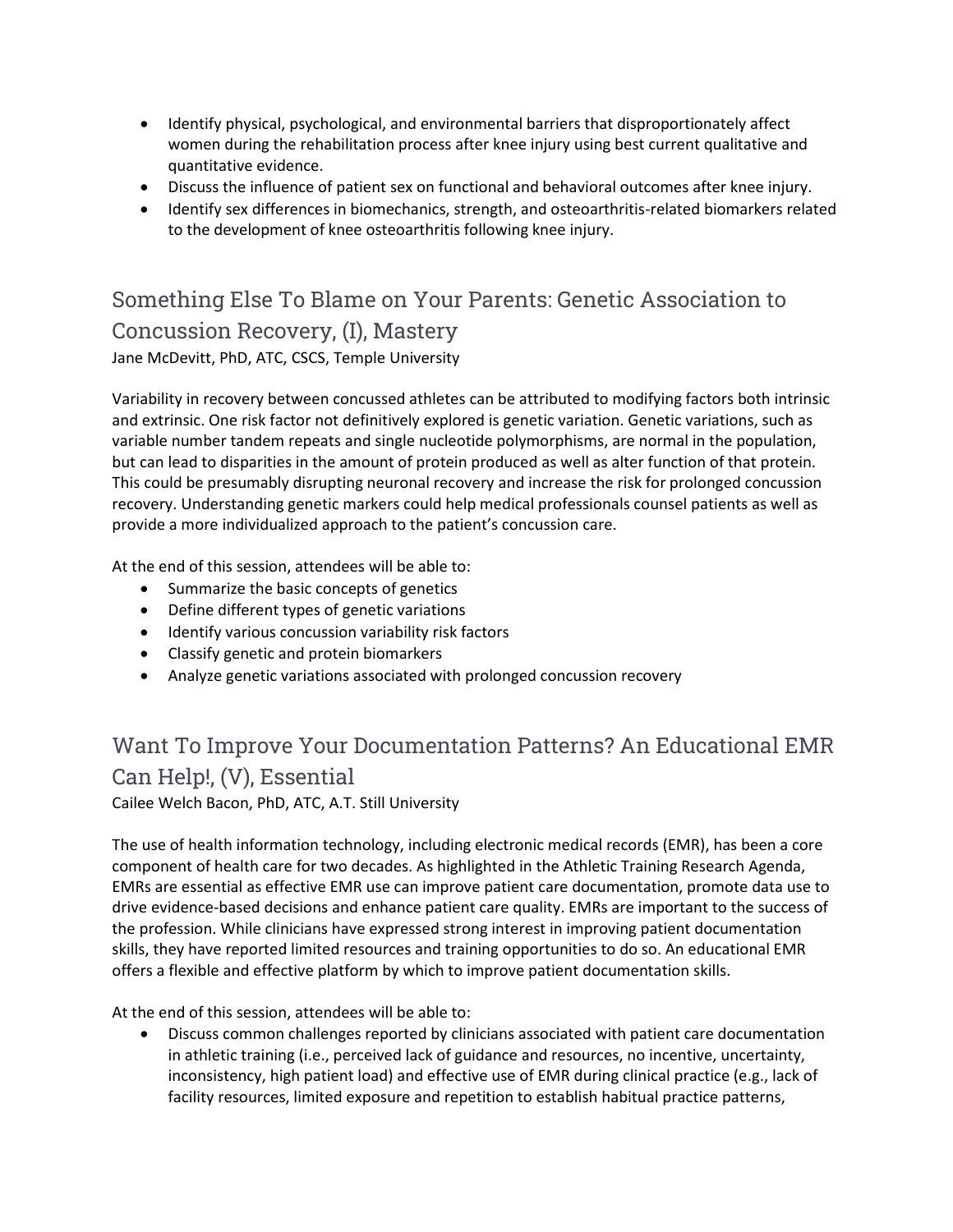unfamiliarity with health care informatics and health information technology to drive patient care).

- Discuss how the use of an educational EMR can address common challenges and offer an effective way to improve patient care documentation skills. As an active learning continuing education opportunity, the use of an educational EMR may offer an opportunity to develop habitual practice patterns that will easily translate to clinical practice.
- Examine their own patient care documentation patterns to identify opportunities where an educational EMR may improve their documentation skills and engage in the learning opportunities provided by an educational EMR (documentation audit, social determinants of health observation, billing/coding, economic estimates reporting, practice characterization) to reinforce habitual practice patterns and maximize their patient care documentation to drive evidence based decisions and enhance patient care quality.

#### **Interactive Lectures**

# Make the Adjustment: Risky Throwing Mechanics and Its Effect on Injury in the Pediatric Population, (I), Advanced

Dennis Coonan, MSE, LAT, ATC, Children's Hospital Colorado Matthew Brewer, MS, LAT, ATC, Children's Hospital Colorado

Research has demonstrated that the pediatric population is more susceptible to injury and overuse pathologies. This is more apparent in overhand sports, specifically baseball, due to high forces applied to the upper extremity, along with immature physis and apophysis in the upper extremity. This session will examine three-dimensional modeling and kinematic data from pediatric baseball pitchers. Specifically, data related to the forces applied during throwing, potential injuries associated with faulty mechanics and normative kinematic values will presented. Intervention/rehabilitation strategies for at-risk patients will be highlighted with the hope of significantly reducing injuries in the future.

At the end of this session, attendees will be able to:

- Identify and ascertain overhead throwing mechanics that are deemed "risky" and could lead to potential injury in the pediatric population
- Ability to demonstrate and apply effective intervention and rehabilitation strategies for athletes who have suffered from risky throwing mechanics, thus resulting in injury
- Understand the normative values of forces applied to the upper extremity in pediatric pitchers
- Explain and decipher the terminology associated with pitching and throwing, following exposure to the use of three-dimensional motion capture analysis

## Beyond Performance: Motor Imagery in Clinical Diagnosis, Intervention and Injury Prevention, (I), Advanced

Jody Andersen, PhD, ATC, PT, University of Tampa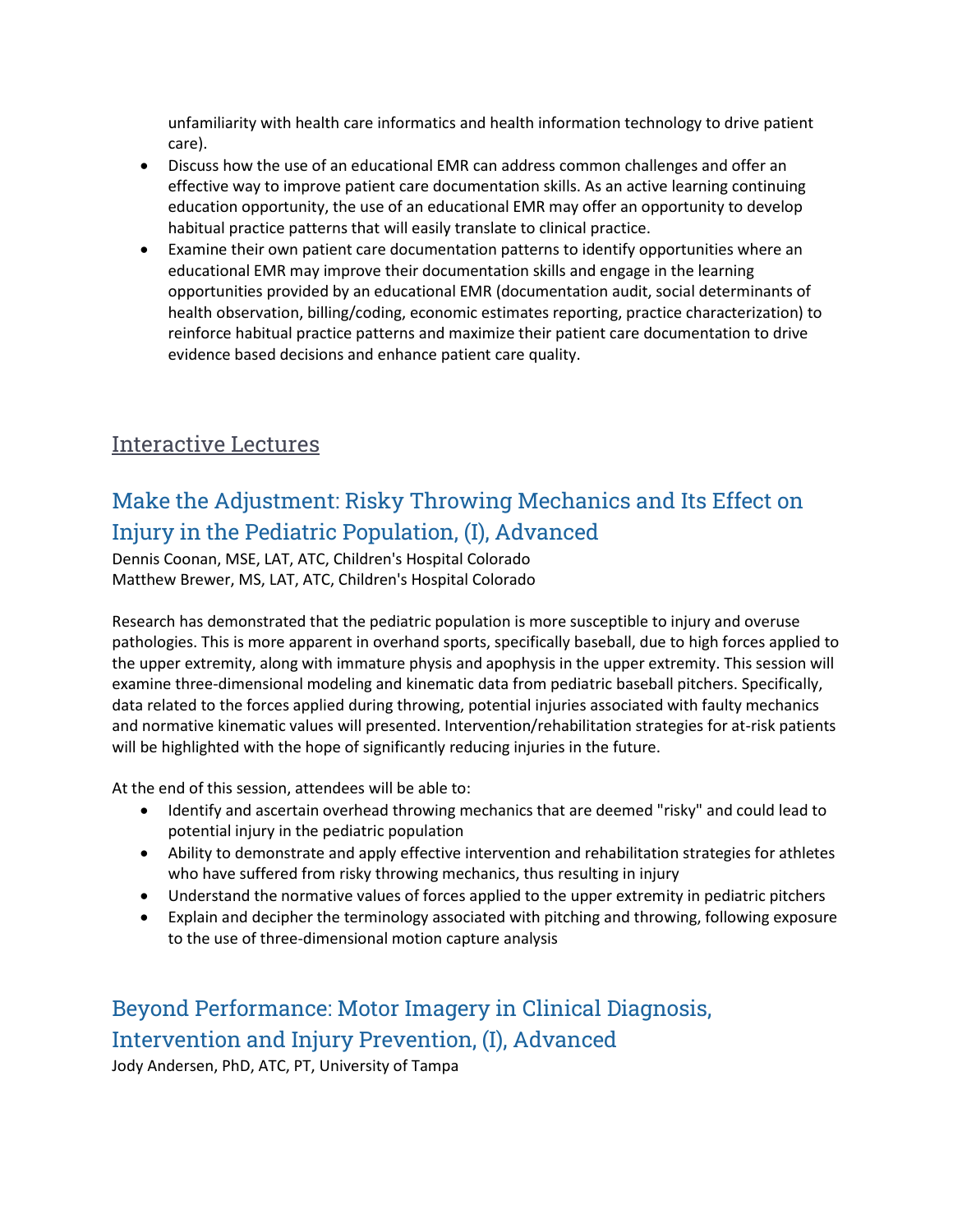Individuals often use motor imagery to improve performance. Further, inclusion of imagery strategies in the intervention plan to treat pain and facilitate functional recovery has been encouraged in textbooks and professional literature. Recent evidence suggests that using a systematic approach to motor imagery can be valuable in diagnosis, intervention and injury prevention for the ankle, knee and shoulder. In this session, the use of a graded approach to motor imagery for musculoskeletal examination and intervention will be presented. In addition, the current evidence related to the use of motor imagery for therapeutic and preventative interventions will be discussed.

At the end of this session, attendees will be able to:

- Identify the components of a graded approach to motor imagery in patients with musculoskeletal injury and for injury prevention
- Illustrate the underlying neurobiological foundations of this approach
- Outline the application of motor imagery as a component of injury prevention and therapeutic intervention programs
- Identify intervention strategies using a graded approach to motor imagery

# Treatment of the Athlete With Mechanical Low Back Pain: Where Does Manual Therapy Fit In?, (II, IV), Advanced

Sayers John Miller, PhD, PT, ATC, Penn State University

There's no clear prescription or protocol for the treatment of mechanical low back pain. This session is designed to provoke discussion on the topic of rehabilitation of athlete with mechanical low back pain, focusing on the role of manual therapy and its interaction with exercise and neuroscience education. Theoretical mechanisms of action as well as current evidence of effectiveness of interventions will be presented. There are no "correct" answers in the literature, so this will be an expert- and evidenceguided exploration of the topic.

At the end of this session, attendees will be able to:

- Explain the mechanisms of the effects of manual therapy on mechanical low back pain
- Defend the use of manual therapy in the treatment of their patients with mechanical low back pain
- Discuss a treatment plan to treat a patient with mechanical low back pain that includes manual therapy, exercise and neuroscience education

# Hamstring Injury Risk Mitigation: New Concepts and Future Directions, (I), Advanced

Thomas Waters, MS, MHPS, LAT, Utah Jazz

Hamstring injuries (HSI) are a major source of person-games lost for a plethora of sports and recreational pursuits. These types of muscle injuries are notoriously difficult to prevent, particularly in repeat-injury scenarios. This session will focus on the latest in evidenced-based and empirical research available to obtain an understanding in end-user athletic trainers can mitigate hamstring injury risk in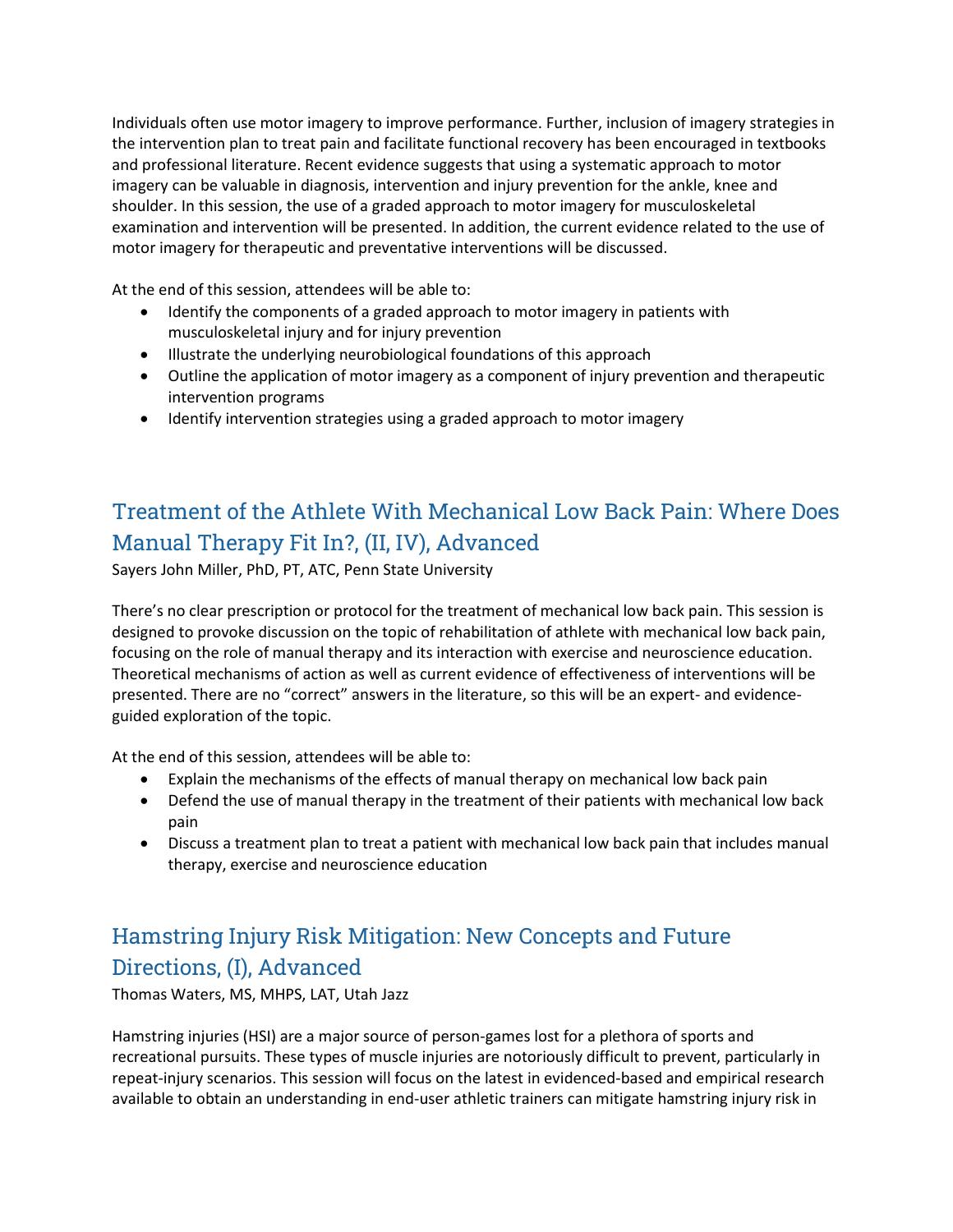athletes and patients. Particular attention will be paid to types of exercise, training loads and techniques that have been shown to significantly lower the risk of HSI.

At the end of this session, attendees will be able to:

- Identify the risk factors that lead to HSI
- Recognize different types of HSI and their return-to-play timelines
- Identify the types of training techniques and exercises that are most effective in reducing HSI risk
- Develop programming that utilizes these techniques and exercises to mitigate HSI risk.

# Using Virtual Reality to Assist in Objective Return-to-Play Decisions in Concussion Management, (I, II), Advanced

Rebecca Bliss, DPT, DHSc, University of Missouri

Emerging evidence in objective measures in concussion management includes the use of virtual reality to measure eye tracking and performance. Objective visual tracking performed via virtual reality can measure attention, target selection, sustained engagement and spatial-temporal working memory as well as predict of required actions of the visual system. This session will introduce the use of technology, including virtual reality systems, to objectively measure common visual and vestibular dysfunction in post-concussion athletes. Active learning methodologies will be utilized to engage the audience and offer live demonstrations for optimal learning and engagement.

At the end of this session, attendees will be able to:

- Describe common oculomotor and vestibular deficits seen following concussion injury that put athletes at risk for protracted recovery
- Differentiate between utilization of clinical measures versus technology assisted assessment measures for return-to-play decisions
- Discuss barriers and facilitators to utilizing technology for assessment and intervention in postconcussive rehabilitation.

# Clinical Virtual Reality To Augment Rehabilitation and Return-to-Sport Testing, (IV), Mastery

Dustin Grooms, PhD, ATC, CSCS, Ohio University

The majority of rehabilitation and return-to-play testing is completed with full focus of attention on the injured joint, exercise or movement test. However, during sport, it's rare to have such dedicated attention to maintaining neuromuscular control. Simple and cost-effective (smartphone-based) virtual reality applications can provide an adjunct to already typically prescribed therapy and return-to-sport tests to better prepare athletes for the neurocognitive complexities of sport in addition to the standard of care of ensuring adequate physical function. Specifically, virtual reality can reduce dependence on visual-cognition for sensorimotor control, engage mirror neurons and allow for enhanced mental practice, target aspects of neural control found to be disrupted after injury but not targeted with current therapy and provide a more engaging platform to complete typical rehabilitation exercises.